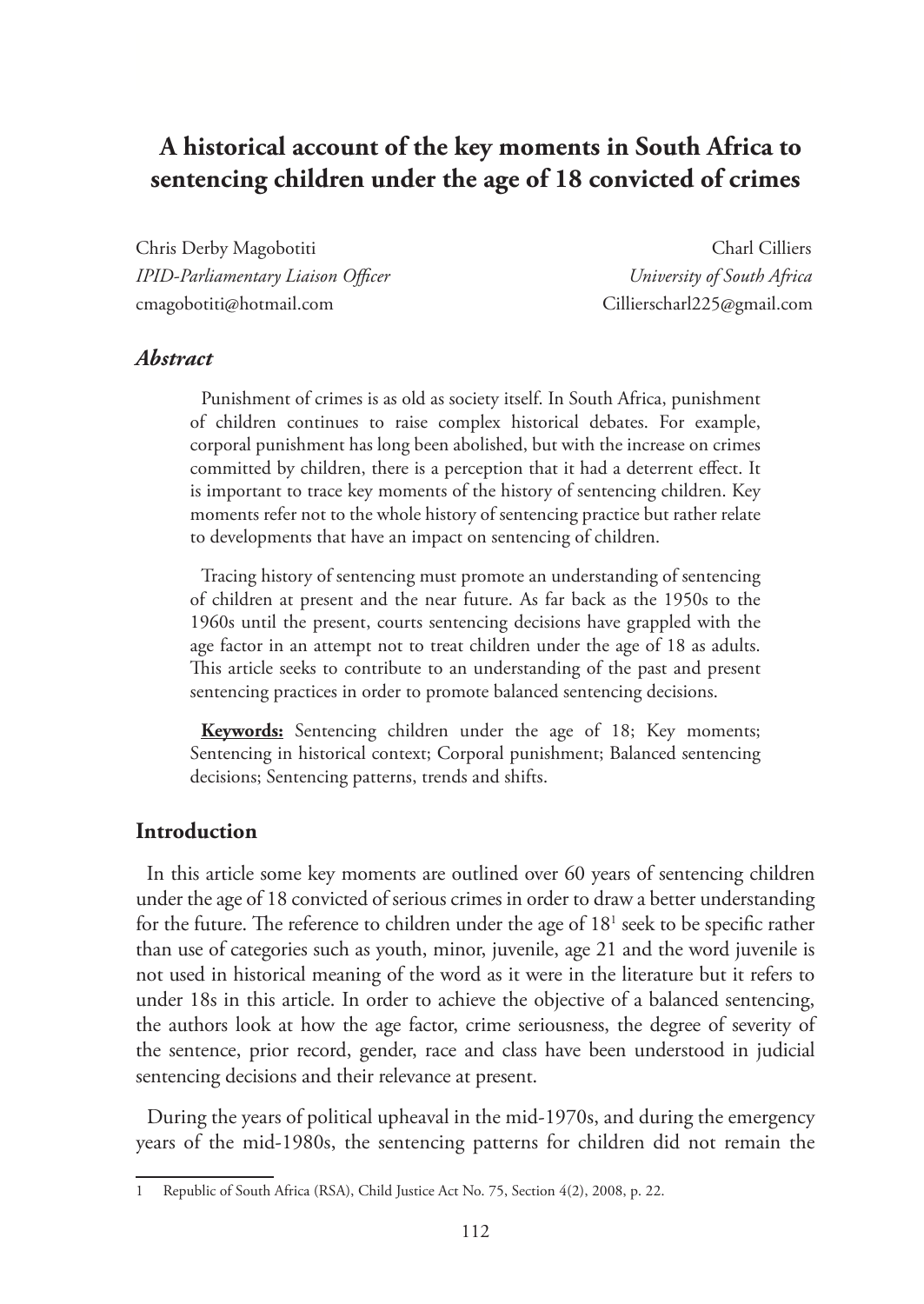same, and the types of crimes for which they were punished for, were different. For example, public violence and the expanded common purpose doctrine, apartheid state introduced new crimes of a quasi-political nature, related to children public violence and protests, is a perfect point that sentencing is not immune from a sociopolitical context.

Reflecting on important recent and historical penal developments and penal statistics requires an understanding that takes into consideration the legal and socio-political context of South African sentencing.2 There are noticeable historical developments that have brought about changes on child sentencing practices. For example the US case of re Gault,<sup>3</sup> Child Justice Act referred to above, Constitution,<sup>4</sup> Penal Inquiries,<sup>5</sup> 1994-multi-party democracy, crime trends and the coming into power of the National Party government in 1948 are viewed in this article as the key moments that have shaped the child justice momentum in South Africa.

South African sentencing law has been based on the idea that the principle of proportionality is applicable to child offenders.6 Proportionality refers to the fact that punishment should fit the crime. This is related to the general principle established in Zinn case whereby the Supreme Court of Appeal held that in imposing a sentence: "what has to be considered is the triad consisting of the crime, the offender and the interests of society". Similarly, Cilliers emphasises that every case should be judged on its own merits, in order to reach a balance between the crime, the criminal and the interests of society.7 However this is not to suggests that these factors are unique to cases dealing with child offenders.

Midgley argues that, historically, the philosophy of juvenile justice did not effectively balanced welfare elements and criminal procedures in dealing with child offenders, however now these are constitutional imperative applicable to all under the age of 18.8 This article does not discuss proportionality and child best interests because of its scope but as evident in the article, sentencing child offenders cannot escape the constitution and child sentencing principles such as imprisonment as a last resort, short period of time and the best interest of the child.

<sup>2</sup> J Midgley, "The sociology of crime in South Africa: Studies in the cross cultural replication of criminological models", *Criminology & Penology,* 61, 1977, p. 245.

<sup>3</sup> B Feld, "Abolish the juvenile court: Youthfulness, criminal responsibility and sentencing policy", *The Journal of Criminal Law and Criminology*, 88(1), 1997, p. 101 (As in re Gault 387 U.S.1 (1967)).

<sup>4</sup> RSA, The Constitution of the Republic of South Africa, Act 108 of 1996 (Pretoria, Government Printers).

<sup>5</sup> RSA, Report of the Commission of Enquiry into the Penal System of the Republic of South Africa, 1976. p. 129.

<sup>6</sup> D van Zyl Smit, *Sentencing and punishment, constitutional law of South Africa,* Revision Service 5 (Cape Town, Juta, 2004), p. 3.

<sup>7</sup> MGT Cloete & R Stevens, Criminology (Pretoria, Southern Book Publishers 1990), p. 201.

<sup>8</sup> J Midgley, *Children on trial: A study of juvenile justice: South African studies in criminology* (Cape Town, NICRO, 1975), p. 66; CD Magobotiti, *"*An analysis of judicial sentencingapproaches to persons convicted of serious crimes" (Dphil, UNISA, 2009), p. 159. See also section 28(1)(g)(2) of the 1996 Constitution.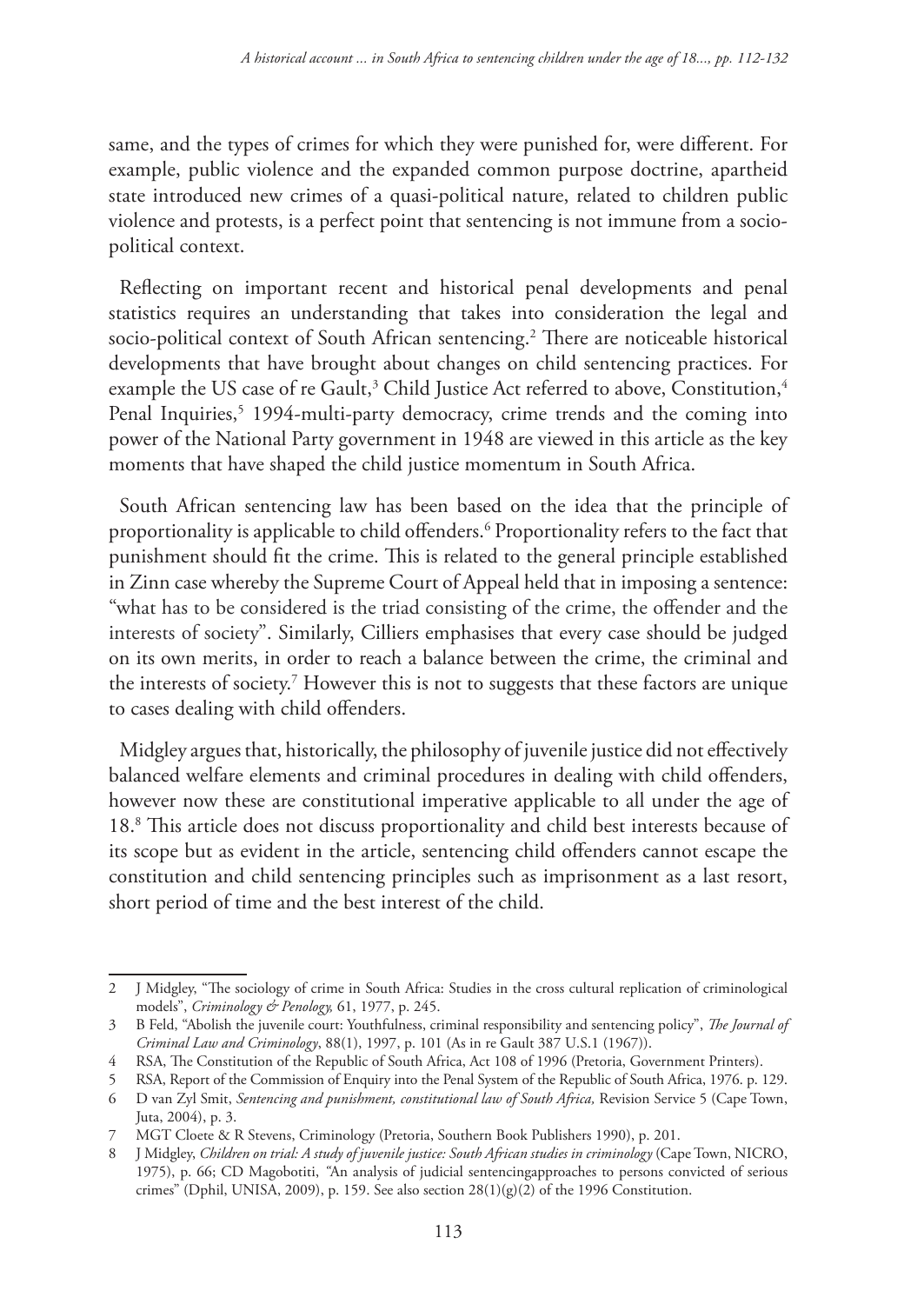# **South African sentencing children under the age of 18 in a some historical context**

In order to comprehend with the sequence of penal development during the period under discussion, it is important to reflect briefly on the earlier years, namely that sentencing methods tended to take a physical form – the violent infliction of pain – and were executed publicly, in the form of hangings and torture, particularly in the Cape in the 18th and 19th centuries, during which these practices in respect of slaves were common.9 The colonial situation gave rise to the spread of floggings and the passing of laws to induce slaves to become loyal to their owners before slavery was abolished in the Cape on 1 December 1834.10

These penological trends filtered through the whole of South Africa, where imprisonment gained significant momentum, although backed up by physical violence to maintain coercion.11 The cohesive nature of imprisonment sentence was earlier uncovered by the Venter Report.<sup>12</sup> Pete<sup>13</sup> describes corporal punishment as cruel or inhuman punishment as it involves the intentional, direct infliction of physical pain on a human being by another, on orders of the state (courts) to instigate fear. It is going to be seen in the preceding discussions how different courts, Commissions of Inquiry and other authors perceived corporal punishment.

Elsewhere in the United States of America, the ruling of the American Supreme Court in re Gault case<sup>14</sup> brought about procedural changes in juvenile jurisprudence and jurisdiction to ensure formal safeguards during the trial of children in a manner that entrenches individualised sentencing practices rather than the previous welfare approach or treatment.15 The influence of this case is observed across juvenile jurisdiction and jurisprudence thereby causing shifts or changes in other jurisdiction on how child offenders should be treated.16 As suggested by Feld earlier the American Supreme Court jurisdiction had historically dealt with children from a welfare approach with elements of retribution but since Gault case there was a shift in the

<sup>9</sup> B McKendrick & W Hoffman, *People and violence in South Africa* (Cape Town, Oxford University Press. 1990), p. 74.

<sup>10</sup> B McKendrick & W Hoffman, *People and violence in South Africa*, p. 75.

<sup>11</sup> D van Zyl Smit & R Offen, "'Corporal punishment' joining issue", *South African Crime and Criminology*, 8(69), 1984, p. 13.

<sup>12</sup> H Venter, Die geskiedenis van die Suid Afrikaanse gevangenisstelsel: 1652-1958, (Pretoria, University of Pretoria, HAUM print book, 1959), p. 3.

<sup>13</sup> S Pete, "The politics of imprisonment in the aftermath of South Africa's first democratic election", *South African Journal on Human Rights,* 14, 1998, p. 430.

<sup>14</sup> B Feld, "Abolish the juvenile court: ...", *The Journal of Criminal Law and Criminology*, 88(1), 1997, p. 101 (As in re Gault 387 U.S.1 (1967)).

<sup>15</sup> B Feld, "Abolish the Juvenile Court: ...", 1997, p. 79. Gault was a 15 year old, placed in custody for allegedly making obscene telephone calls to the neighbour and his defence which the court held was that his procedural rights were violated.

<sup>16</sup> D van Zyl Smit, "Sentencing children convicted of serious crime", Article 40, *The dynamics of youth justice and the convention on the rights of the child in South Africa*, 3(4), 2001, p. 4.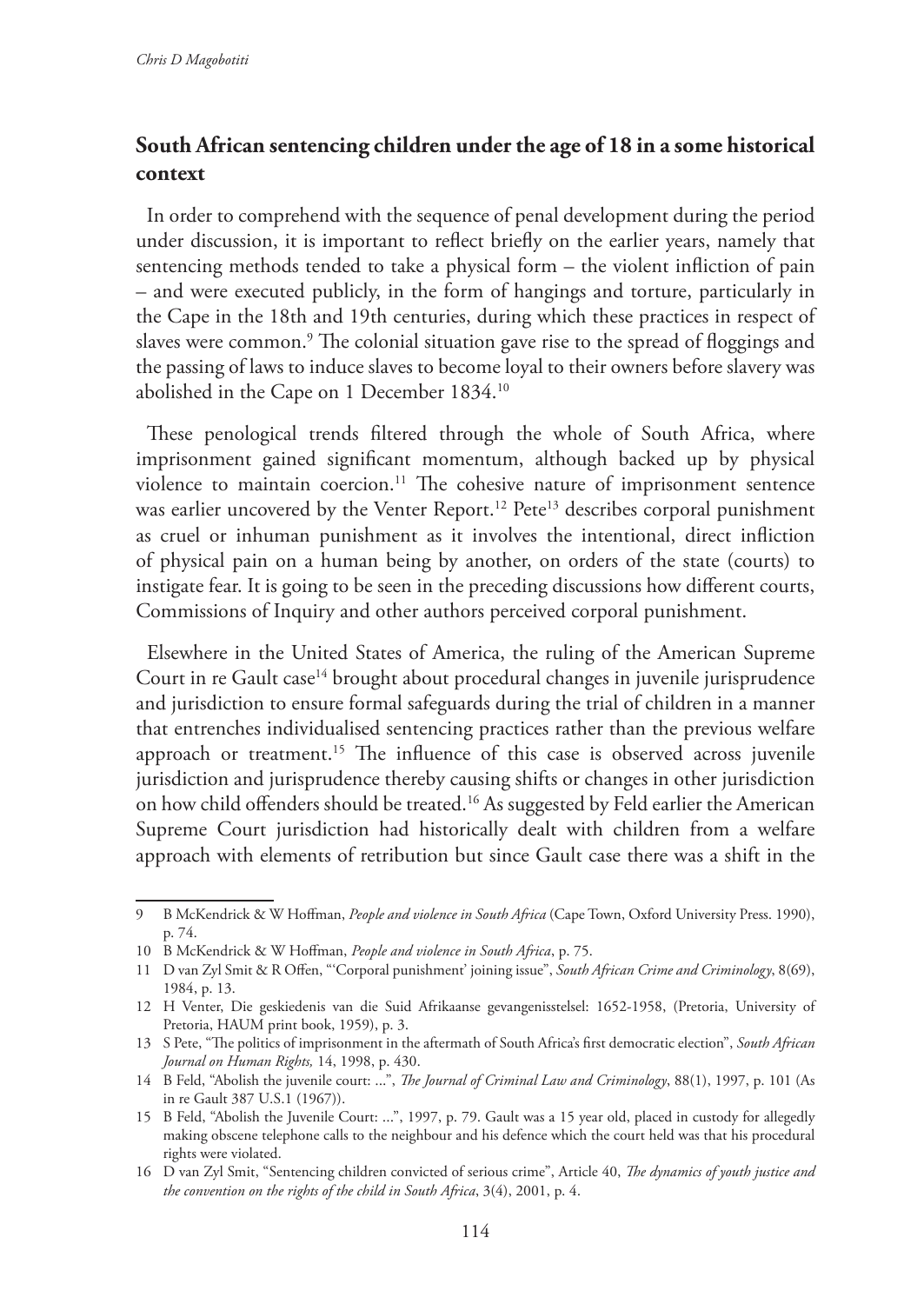jurisprudence or child justice system which became more concerned about the criminal procedures.

In the South African jurisdiction Midgley<sup>17</sup> and Van Zyl Smit<sup>18</sup> as cited above, noted developments in juvenile justice system or jurisprudence which also begun to emphasise procedural approaches, although it should have been effective, if it was combined with the welfare elements to accommodate different social circumstances of child offenders.

In 1879 the Reformatory Institutions Act was enacted and gradually a juvenile reformatory system developed in Cape Town. After the becoming of the Union of South Africa in 1910, the Prisons and Reformatories Act,<sup>19</sup> was passed. Midgley pointed out above that the Criminal Procedure Act,<sup>20</sup> introduced numerous amendments pertaining to court procedures in respect of juvenile courts. These involve summons, appearance and plea, legal representation, verdict and sentence, separation of children from adults, separation of children who have committed criminal offences from children who presents family and welfare related problems. While the Children's Act,<sup>21</sup> introduced few changes in respect of procedural matters, it reduced the maximum age in the context of criminal culpability from 19 to 18 and criminal responsibility from 10 to 7 years of age.<sup>22</sup> This suggests that persons under the age of 18 convicted of serious crime could be considered less culpable and could be punished appropriately. Their age factor should reduce the degree of culpability compared to their adult counterpart hence a lesser sentence could be appropriate for a child offender.

By 1950, two years after the National Party government had taken power in 1948, a significant number of discriminatory apartheid laws had been entrenched.23 These laws were perceived as repressive and were met by organised black resistance, particularly from the period 1950 to the early 1960s.<sup>24</sup> Foster, Davis and Sandler explain that the growth of opposition to the discriminatory, suppressive laws resulted from the intensity of state legislation being perceived as curbing individual liberty. On this basis it is likely that the judicial sentencing methods used during

<sup>17</sup> J Midgley, *Children on trial: A study of juvenile justice: South African studies in criminology* (Cape Town, NICRO, 1975), p. 66.

<sup>18</sup> D van Zyl Smit, *Sentencing and punishment, constitutional law of South Africa* (Eds, Revision Service 5) (Cape Town, Juta, 2004), p. 3.

<sup>19</sup> RSA, Prisons and Reformatories Act, No. 13, 1911, p. xi.

<sup>20</sup> RSA, Criminal Procedure Act, No 56, 1955, p. 168.

<sup>21</sup> RSA, Children Act, No. 33, 1960, p. 16.

<sup>22</sup> J Midgley, *Children on trial: A study of juvenile justice...*, p. 68.

<sup>23</sup> D Foster, D Davis & D Sandler, *Detention and torture in South Africa* (Cape Town, David Phillip, 1987), p. 12; H Corder, *Judges at work: The role and attitudes of the South African appellate judiciary, 1910-1950* (Cape Town, Juta, 1984), p. 148.

<sup>24</sup> M Lobban, *A crime against humanity: Analysing the repression of the apartheid state* (Cape Town, David Phillip, 1996), p. 2.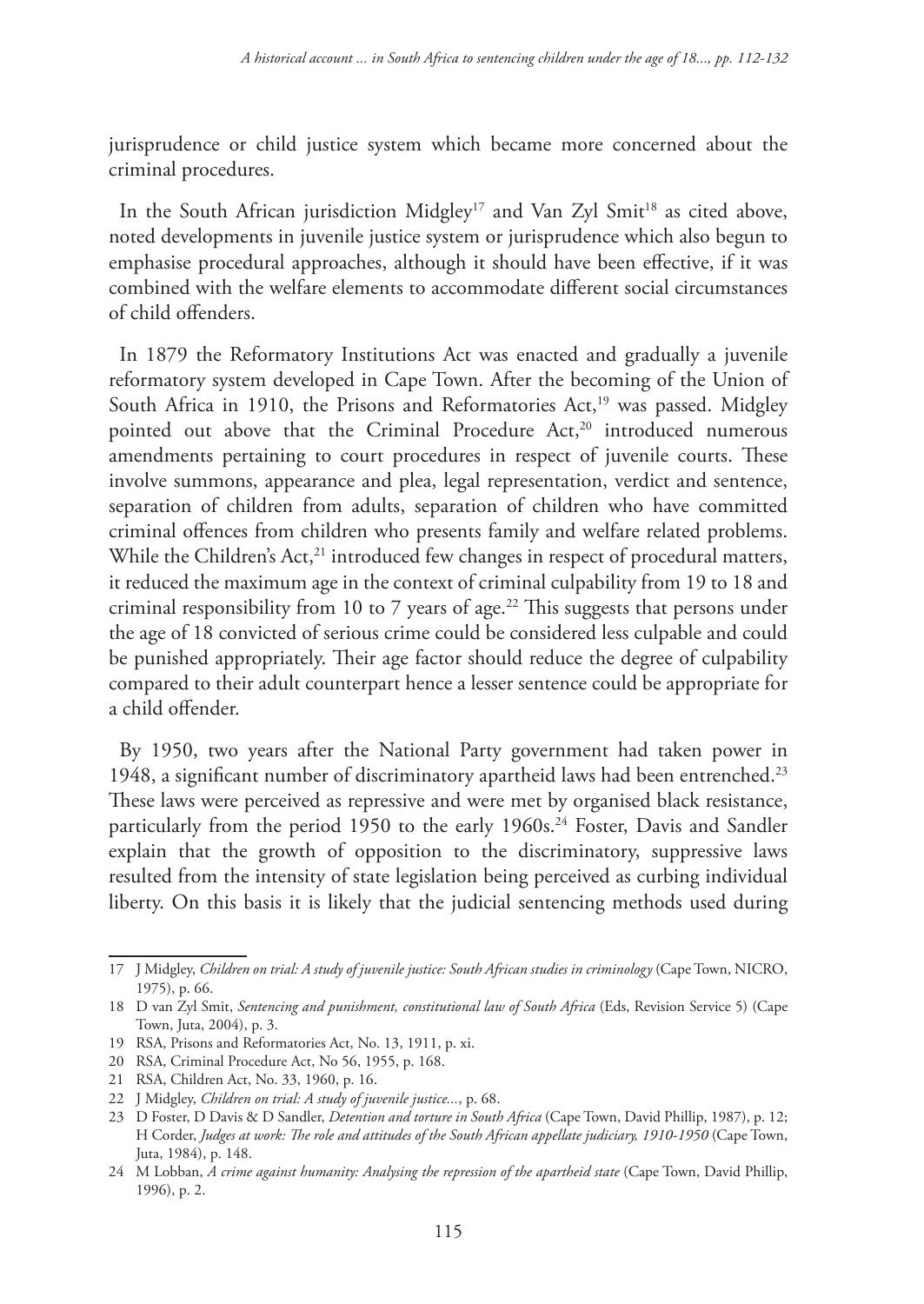the 1950s presented mammoth challenges.<sup>25</sup>As a consequence, criminal courts were overburdened with carrying out this work and trying to deal with the competing social interests from this time on.

Bundy, $26$  as quoted by Murray and O'Regan, a renowned historian, captures this dilemma:

Law is not neutral, it reflects existing interests and the distribution of power in any society. The law of 19<sup>th</sup> and 20<sup>th</sup> century South Africa favoured the propertied and employing classes, there was little neutral about the Master and Servant Laws, the 1913 Land Act, the Urban Areas Act, the Group Areas Act or the Prohibition of Illegal Settlements Act. These and many others expressed in statute form the asymmetrical property and power relations one might sum up as, I am an owner, you are a tenant, he is a squatter.

This suggests that sentencing does not take place in a historical vacuum. In this regard, law makers enact certain legislation to respond to the perceived crime and criminality at a specific period and locality. While one might question the merit of this argument, perhaps it is important to understand the connection between property and criminal punishment. For example there is always a purpose when the Minister introduces a bill in parliament as a member of the political Executive Authority or Cabinet Member to amend the existing legislation or introduce a new law.

Davis endorses a similar point, namely that security law tend to entrench established order.27 The evolution of the penal system in a society reflects the power relations at a particular period.28 Conditions under which criminal courts have operated since the period 1950 to 1969 as well as the methods of sentencing reflect factors such as racial discriminatory laws and the people's resistance to it became prevalent at the time.<sup>29</sup>

In the context of children, Midgley recognises the impact of the development of juvenile model or philosophy which seek to grapple with what constitutes juvenile crime or delinquency.30 The impact of the juvenile justice model relate to the guidance on the approaches of judicial members hence there were difficulties on how juveniles were treated. Midgley's study findings above indicate that there was apparent failure in the juvenile justice to effectively combine the welfare needs and the criminal procedural approach to children in conflict with the law based on their personal circumstances. By way of example and to give a broader picture, this was

<sup>25</sup> H Corder, *Judges at work: The role and attitudes of the South African appellate judiciary...*, p. 4.

<sup>26</sup> C Murray & C O'Regan, *No place to rest – Forced removals and the law in South Africa* (Cape Town, Oxford University Press, 1990), p 5.

<sup>27</sup> D Davis & M Slabbert, *Crime and power in South Africa – Critical studies in criminology* (Cape Town, David Phillip. 1985) p. 47.

<sup>28</sup> M Faucault, *Discipline & punish: The birth of the prison* (New York, Pantheon Books, 1977), p. 90.

<sup>29</sup> D Foster, D Davis & D Sandler, *Detention and torture in South Africa* (Cape Town, David Phillip, 1987), p. 12.

<sup>30</sup> J Midgley, *Children on trial: A study of juvenile justice...*, p. 143.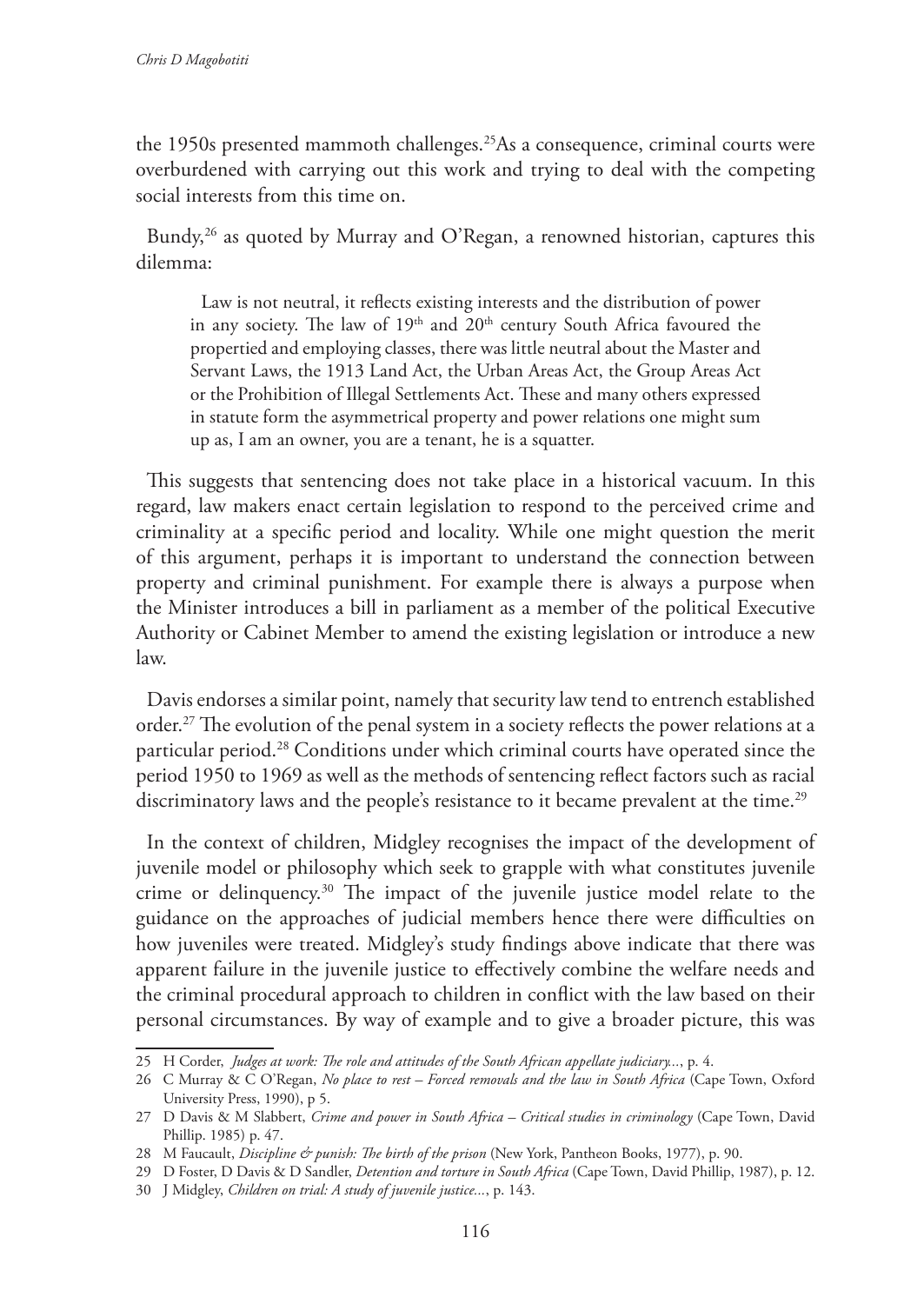the case in Europe and its former colonies before the development of the reformist movement $31$ 

### **Judicial corporal punishment in South Africa from 1950 to 1969**

In 1952 the state enacted a new piece of legislation known as the Criminal Sentences Amendment Act.<sup>32</sup> Section 338(2) of this Act provided for mandatory whipping to be imposed by the courts in addition to sentences of imprisonment. Corporal punishment was specifically carried out through "cuts, whipping, flogging, caning or lashes and strokes"33 applied in accordance with this Act. Persons under the age of 18 could receive corporal punishment as a sentence for crimes such as rape, housebreaking, robbery and assault. It is important to note the mandatory nature of the Act despite the 1947 Commission Report (known as the Lansdown Commission)<sup>34</sup> which recommended that corporal punishment should be retained but only imposed in rare cases involving serious crimes and children from stable homes. It resolved that corporal punishment was a deterrent "of special efficacy for African children" because institutional facilities were limited for them and lack of alternative sentences to magistrates. On the one hand the British Cadogan Report of 1938 abolished corporal punishment in juvenile and other criminal courts in that country a decade ago.<sup>35</sup> This report pointed out that there was no evidence that corporal punishment served as a deterrent to offenders or to others. The report found that 75% of young offenders who had been whipped were reconvicted within a period of two years, and there was recidivism of 45% in respect of those placed on a probation sentence. The report's conclusion was that those subjected to whipping tended to commit violent crimes. Van Zyl Smit and Offen concur on the notion of a "cycle of violent behaviour".36

In the South African context, in 1947 the Smuts government ordered an inquiry into matters concerning the penal system.<sup>37</sup> This inquiry included an investigation into prison overcrowding, crime trends and the deterrent effect of punishment. The 1947 Lansdown Commission of Inquiry on Penal and Prison Reform recommended the retention of corporal punishment with certain limitations.<sup>38</sup> The Commission acknowledged the fact that most civilized countries in the world had abandoned corporal punishment as a sentence option. The Commission held that to a certain

<sup>31</sup> J Midgley, *Children on trial: A study of juvenile justice...*, p. 127.

<sup>32</sup> RSA, Criminal Sentences Amendment, Act No. 33, 1952, p. 17; J Midgley, "Corporal punishment and penal policy", *Journal of Law and Criminology,* 73(1), 1982, p. 397; S v Williams and Others 1995 (3) SA 632 (CC).

<sup>33</sup> J Midgley, "Corporal punishment and penal policy", *Journal of Law and Criminology*, 73(1):388-403, 1982, p. 397.

<sup>34</sup> RSA, UG 47/1947, Report of the penal and reform commission, p. 129.

<sup>35</sup> J Midgley, *Children on trial: A study of juvenile justice...*, p. 114.

<sup>36</sup> D van Zyl Smit & R Offen, "'Corporal punishment' joining issue", *South African Crime and Criminolgy*, 1984, p. 13.

<sup>37</sup> B McKendrick & W Hoffman, *People and violence in South Africa...*, p. 201

<sup>38</sup> RSA, Report of the penal and reform commission, p. 131.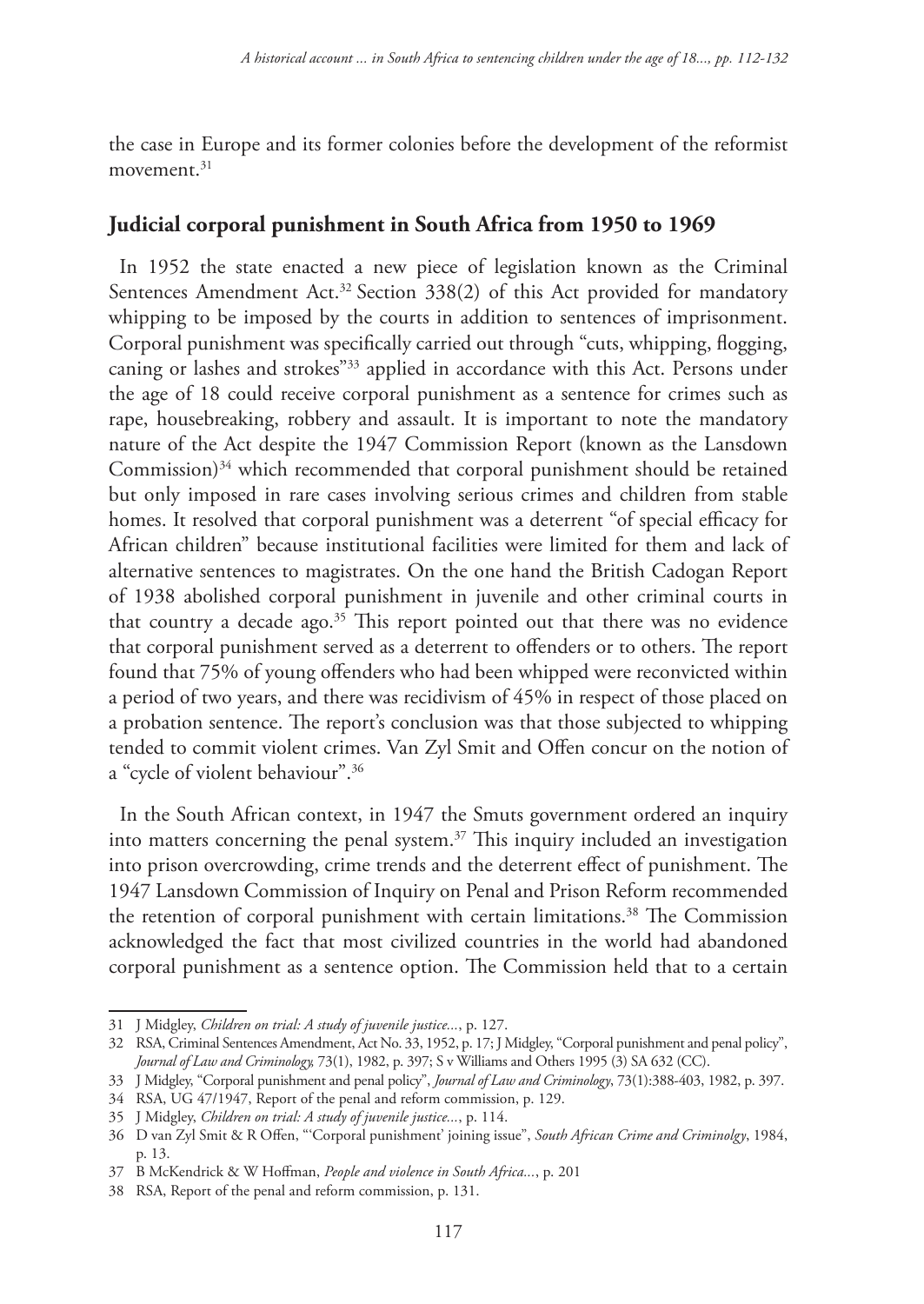extent corporal punishment had a deterrent effect on offenders, particularly those who were accustomed to lawlessness. The 1947 Commission of Inquiry proposed 5 strokes for child offenders, 8 for adults and that no person should be whipped more than twice because of the harm it may cause and inefficiency of strokes thereof. Before whipping was carried out, a medical practitioner should have examined the offender and declared the offender both physical and mentally fit for the punishment. Midgley<sup>39</sup> pointed out that the 1947 Lansdown Commission of Inquiry's penal reforms were never implemented and the penal problem remained. Probably there was no political will as alluded to above. In 1974 after 26 years later another Commission was established which became known as the Viljoen Commission of Inquiry.

Section  $338(2)$  of the Criminal Sentences Amendment Act,<sup>40</sup> imposed limitations on the sentencing discretion of courts in cases where corporal punishment was a sentencing option. The Act provided for whipping to be imposed as a sentence for a variety of crimes, including murder, rape (in cases where the death penalty had not been imposed), arson, robbery, housebreaking, public violence or sedition, and culpable homicide involving assault with intent to rape or rob. Lack of discretion implies that the individual offender's circumstances were not taken into account optimally. In order to illustrate this point,  $Midgley<sup>41</sup> indicated that magistrates were$ unhappy about their inability to exercise discretion particularly in cases whereby the individual circumstances indicated that a sentence of corporal punishment was not suitable.

Midgley further states that courts were overburdened. Between 1952 and 1954 the number of offenders sentenced to corporal punishment increased significantly, from 8,724 to 13,873. The patterns of sentencing over this period revealed an increase in crime rates in respect of serious offences. Midgley acknowledges that the prosecution rate for serious crimes increased by 37% between 1950 and 1958.

The limitations of judicial sentencing discretion in respect of the mandatory imposition of strokes in terms of section 2 of the Criminal Sentences Amendment Act, $42$  posed some challenges with regard to the interpretation of the provisions that permit departure from the prescribed strokes under special circumstances. In R v Mokganedi the accused was convicted by the magistrate of the crimes of housebreaking with intent to steal and theft. He was sentenced to four months' imprisonment with hard labour and a whipping of 10 strokes. However, the reviewing judicial officer found special circumstances in this case: "The first special circumstance is the youthfulness of the accused, he is 18 years of age. The second

<sup>39</sup> J Midgley, "Corporal punishment and penal policy", *Journal of Law and Criminology,* 73(1), 1982, p. 396.

<sup>40</sup> RSA*,* Criminal Sentences Amendment, Act No. 33, 1952, p. 19.

<sup>41</sup> J Midgley, "Corporal punishment and penal policy", *Journal of Law and Criminology,* 73(1), 1982, p. 397.

<sup>42</sup> RSA*,* Criminal Sentences Amendment, Act No. 33, 1952, p. 20.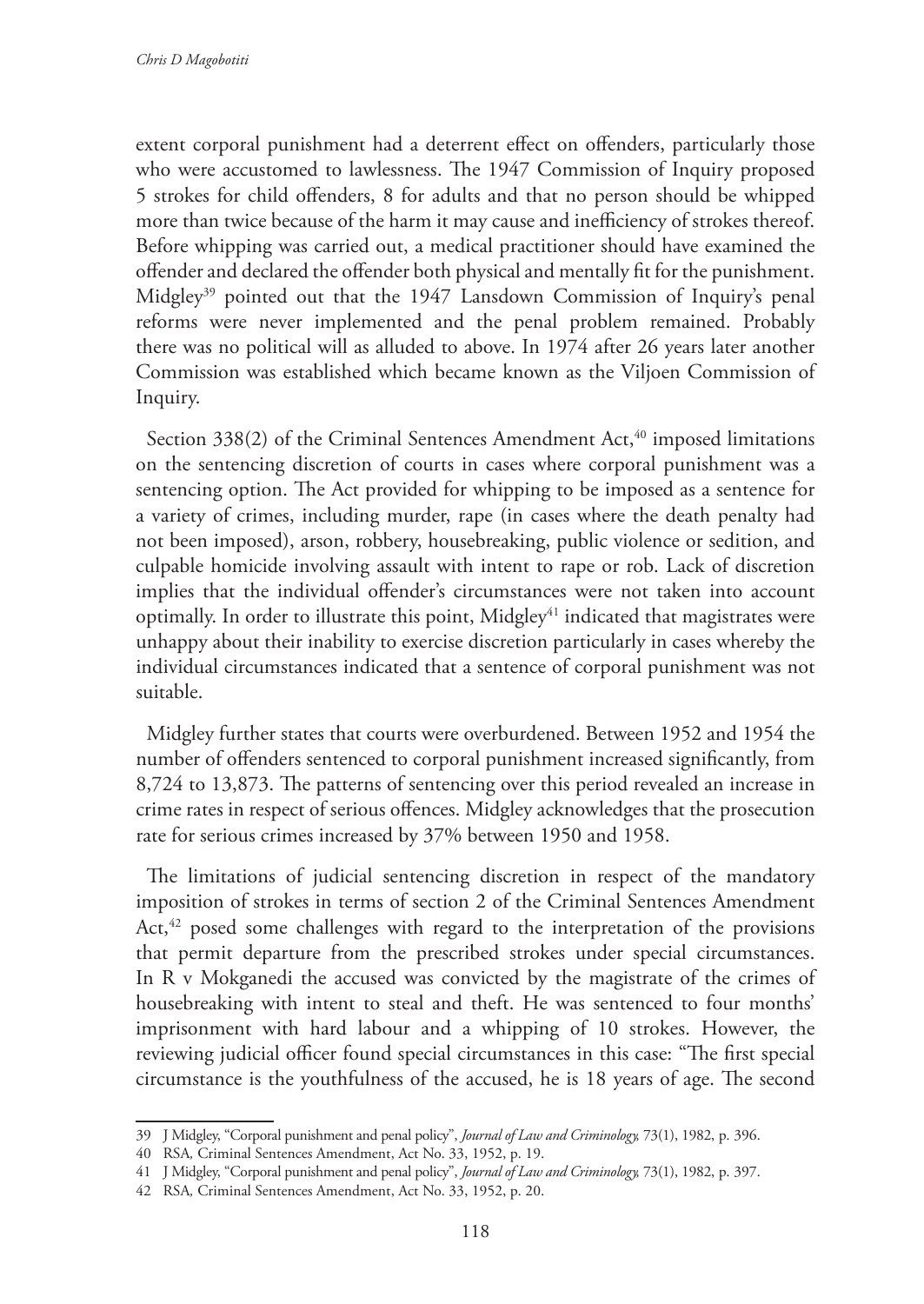special circumstance is the fact that between three and four months ago he received a whipping of 10 strokes, and that has proved to have been useless deterring him". On this basis the Judge suspended the sentence of whipping and reduced the number of strokes because of special circumstances yet noting the extreme gravity of the offence. The court held that the reduced five strokes would be suspended for a period of two years, provided that the accused was not convicted of any offences during that period. Lastly, the sentence of four months with hard labour was confirmed.

Another case relevant to the Criminal Sentences Amendment  $Act^{43}$  was that of R v Modise and Mkasa.<sup>44</sup> Section 4(2) of the Act allows for the sentence of strokes to be suspended under special circumstances. The court held that its approach was premised on the fact that corporal punishment should not be imposed frequently or loosely in order to promote an effective deterrent. Be that as it may, this case does not entirely restore wide discretionary powers.<sup>45</sup>

Subsequently, in 1958 the number of those who were whipped increased to 18,542, although judicial officers were unhappy about their inability to apply discretion on the basis of the merits of each case.<sup>46</sup> Whipping was the sentence most frequently imposed.<sup>47</sup>

In light of judicial criticism, legislation was enacted which brought some reforms to the use of corporal punishment in 1959, in the form of the Criminal Law Amendment Act.<sup>48</sup> This Act provided some limitations to the imposition of whipping on a first offender, adults could not be whipped on more than one occasion within a three-year period and offenders who were sentenced to a statutory minimum period of imprisonment were exempted. These shifts in legislation limited the number of whippings imposed by the courts. During the period 1963-1964, the number of persons whipped dropped to 16,889.<sup>49</sup>

Subsequently, in 1965 the Criminal Sentences Amendment Act of 1952 which prescribed corporal punishment for specific cases such as housebreaking and robbery as mentioned above was repealed by the Criminal Procedure Amendment Act.<sup>50</sup> This development and shift reveal a decline in the pattern of whipping sentences, which dropped to 8,888 for the period 1965-1966. By this time Criminal Sentences Amendment Act had been in operation for 13 years.

<sup>43</sup> RSA, Criminal Sentences Amendment, Act No. 33, 1952, p. 21.

<sup>44</sup> R v Mokganedi 1952 (3) SA 848 (T).

<sup>45</sup> R v Modise and Mkasa 1952 (3) SA 850 (T).

<sup>46</sup> J Midgley, "Corporal punishment and penal policy", *Journal of Law and Criminology,* 73(1), 1982, p. 397.

<sup>47</sup> J Midgley, "Sentencing in the Juvenile Court" *South African Law Journal,* 91(4), 1974, p. 459.

<sup>48</sup> RSA, Criminal Law Amendment, Act No. 16, 1959, p. 19.

<sup>49</sup> J Midgley, "Sentencing in the Juvenile Court" *South African Law Journal,* 91(4), 1974, p. 460.

<sup>50</sup> RSA, Criminal Procedure Amendment Act, No. 96, 1965, p. 14.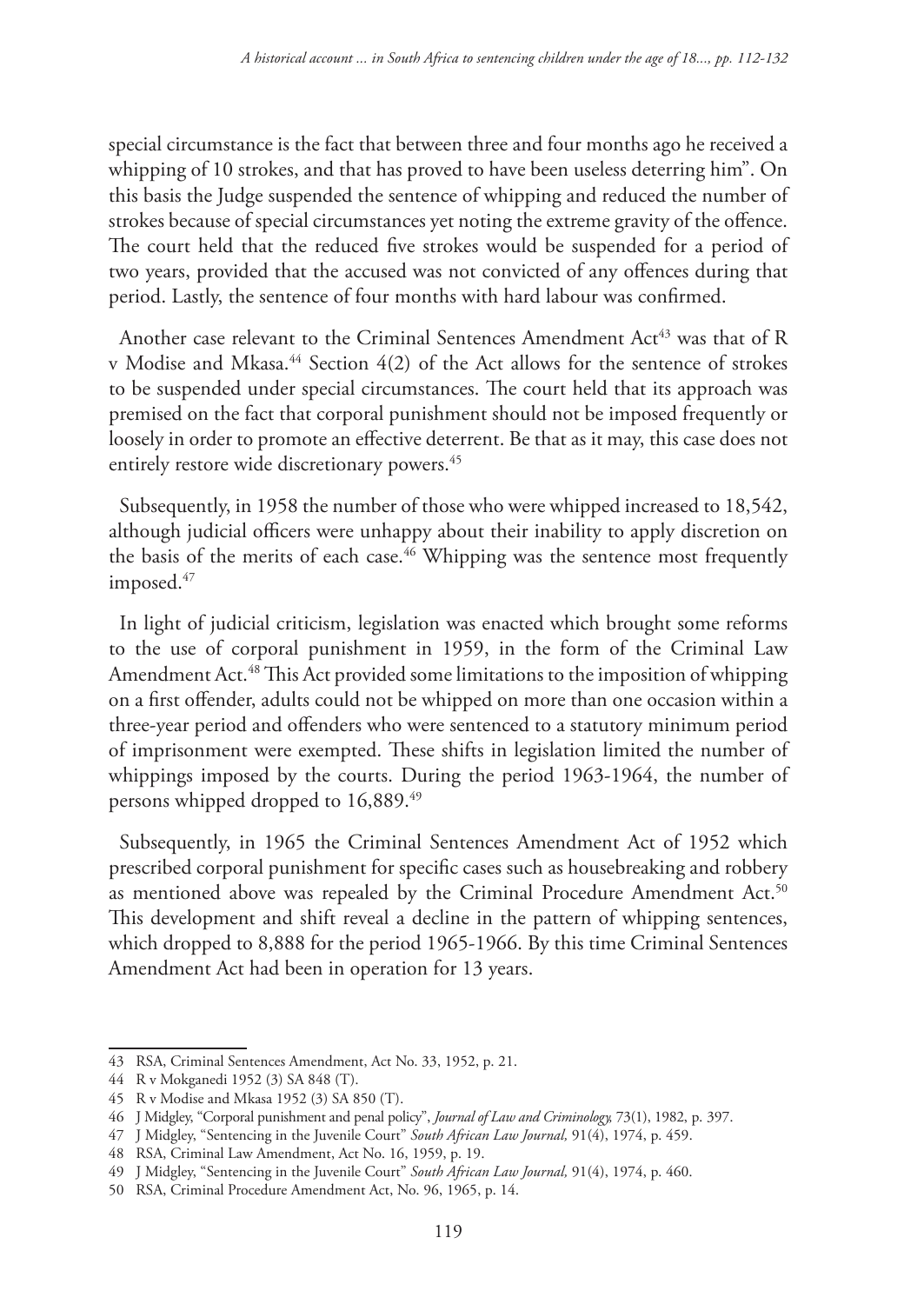Its impact appears to be confirmed by a Supreme Court Justice:<sup>51</sup>

Within comparatively recent times corporal punishments of quite horrifying severity were inflicted and I for one do not believe that the deterrent effect of such punishments justified the suffering and indignity which were inflicted on those so punished.

Sentencing patterns reveal that courts mostly imposed combined sentences of imprisonment and whipping and there were very few cases where offenders were sentenced to only corporal punishment. Consequently, the post-1965 period was marked by a decline in the application of corporal punishment in the approaches of sentencing due to the judicial discretion restored by the Act.<sup>52</sup> In this context there was an increasing trend of Supreme Court rulings on the sentences imposed. The trend is not so much about the numbers of those rulings but the gravity of their argument.

Between 1952 until 1965 criminal courts had less discretion regarding the imposition of whipping with respect to the crime of housebreaking. Housebreaking was one of the offences dealt with under the mandatory Criminal Sentences Amendment Act of 1952.

One of the first cases decided in the aftermath of the Criminal Amendment Act, No 96 of 1965, is that of S v Kumalo and Others.<sup>53</sup> The accused had pleaded guilty to and had been convicted of housebreaking with intent to steal and theft, and each had been sentenced to five months' imprisonment and a whipping of six strokes. The case law confirms that corporal punishment was not successful as a deterrent and left sentencing discretion to the courts. In reviewing the judgment in Maisa, Judge Kennedy concurred with the trial court that: "The sentence imposed was not as severe as to warrant the court substituting its own discretion for that of the trial court". However, Judge Fannin in his dissenting minority view, in S v Kumalo *et al*  above, reflected:

I am of the opinion that whipping is a punishment of a particularly severe kind. It is brutal in its nature and constitutes a severe assault upon not only the person of the recipient but upon his dignity as a human being. The severity of punishment depends to a very large extent upon the personality of the judicial officer charged with the duty of inflicting it, and over that the court ordering the punishment can have little, if any, control.

One can distil from these judgments a trend by judicial officers to show some predicament with the notion of justifiably appropriate punishment taking into account the circumstances of each specific case. In S v Maisa, Judge Hiemstra

<sup>51</sup> J Fannin, (dissenting), in S v. Kumalo et al, 1965 (4) S.A. 566, 574

<sup>52</sup> J Midgley, "Corporal punishment and penal policy", *Journal of Law and Criminology,* 73(1), 1982, p. 399.

<sup>53</sup> S v Kumalo *et. al.*, 1965 (4) SA 565 (N).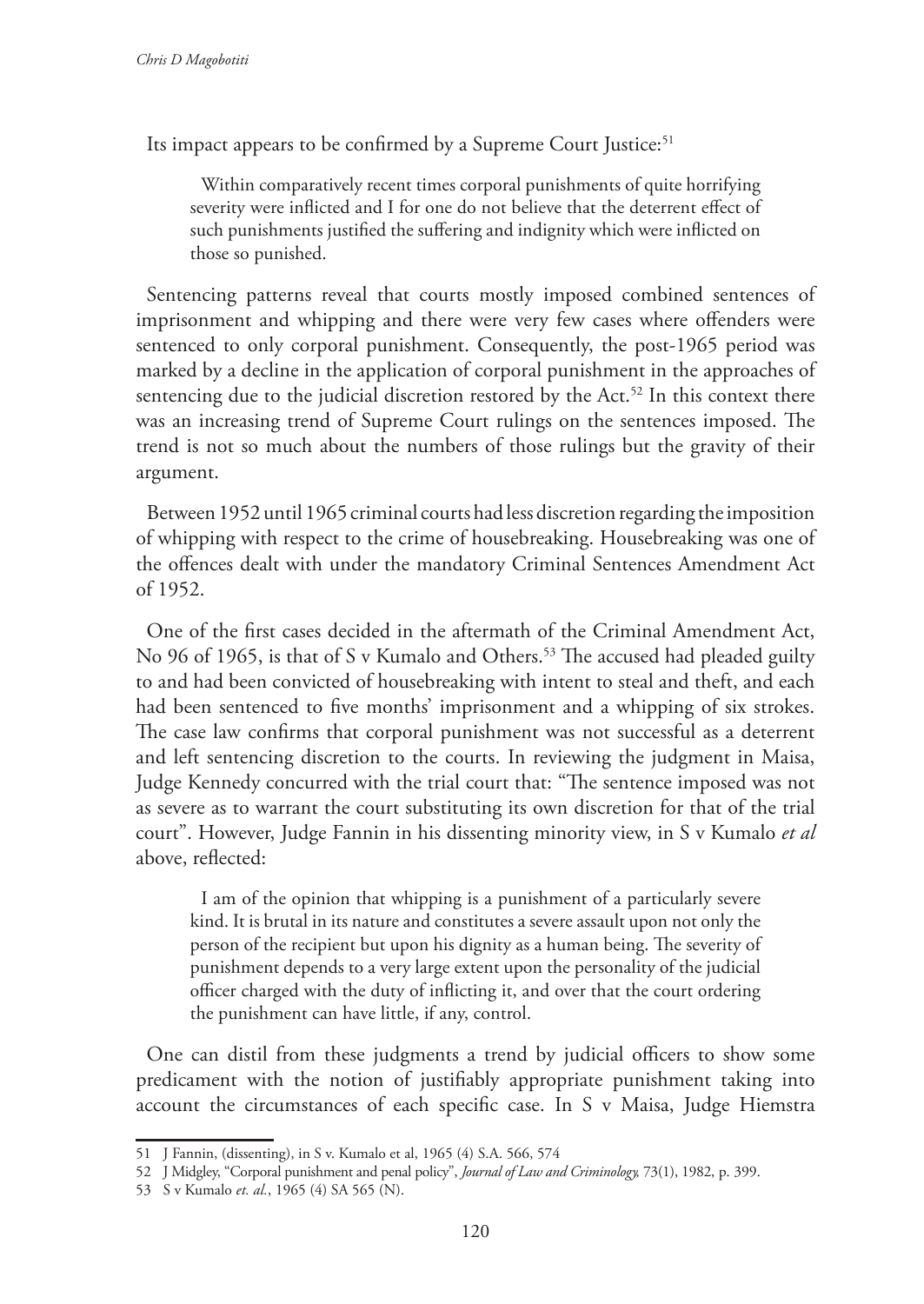reflected on the elements of discretion when corporal punishment ought to be imposed, including the age of the accused, aggravating circumstances connected with the offence and previous convictions and severity. The offender was sentenced for the crime of housebreaking with intent to steal and theft. It remains to be seen whether sentencing approaches in the 1970s could indicate similar sentencing complexities raised above.54

## **Judicial corporal punishment from 1970 to 1979**

According to Steyn in 1970 there were about 34,000 (out of 100 per capita) young offenders sentenced to whipping.<sup>55</sup> Midgley noted that 57% of all convicted young persons were punished to corporal punishment as revealed by his study of sentencing in the juvenile court in Cape Town.<sup>56</sup> The above author further relates that his study revealed that the youngest person to be whipped was nine years old, this despite the normal trend to only impose corporal punishment on those over the age of 12 and most frequently on persons between the ages of 16 and 17 years old. Hood above observed that corporal punishment was frequently imposed on juveniles compared to the steady decline on adult. It is difficult to explain the frequency of the imposition of corporal punishment but Midgley argue that the Criminal Procedure

Act was vague when prescribed that juveniles should receive "a moderate correction of whipping not exceeding 10 'cuts'".57

Midgley and Newman<sup>58</sup> point out that sentences of corporal punishment were imposed by the courts in respect of 4399 mostly male juvenile offenders during the period 1971-1972. Of the above number, 91,6% of whippings were imposed by the lower courts and the rest by the Supreme Court. According to the South Africa's Statistical Report of the Commissioner of Prisons at the end of June 1972, 4 955 or 54% of the 91 488 prisoners in prison were juveniles under 18 years of age.<sup>59</sup>

Following this report, the Viljoen Commission of Inquiry<sup>60</sup> recommended that the imposition of whipping should be reduced to five strokes, and that offenders should not be whipped on more than two occasions in order to restrict its application and

<sup>54</sup> S v Maisa 1968 (1) SA 271 (C).

<sup>55</sup> JH Steyn, "The punishment scene in South Africa: Developments over the past decade and the prospect for reform", *Crime, criminology and public policy* (Cape Town, NICRO, 1974), 1974, p. 554.

<sup>56</sup> J Midgley, "Sentencing in the Juvenile court", *South African Law Journal,* 91(4), 1974, p. 457.

<sup>57</sup> J Midgley, "Corporal punishment and penal policy", *Journal of Law and Criminology,* 73(1), 1982, p. 400. "He noted that the term 'cuts' mentioned in the statute was 'brutally appropriate' for a whipping will often cause bleeding or scarring being administered on the naked buttocks of the child – a cane not no more than one-metre-long and one millimetres in circumference and cuts are given by the police in police station, court and prison warder in prison".

<sup>58</sup> J Midgley, J Steyn & R Graser, *Crime and punishment in South Africa* (Johannesburg, McGraw-Hill. 1975) p. 17.

<sup>59</sup> RSA, Statistical Report of the Commissioner of Prisons, 1971-72 (Government printers, 1972), p. 92.

<sup>60</sup> RSA, Report of the Commission of Inquiry into the Penal System of the Republic of South Africa, 1976, p. 36.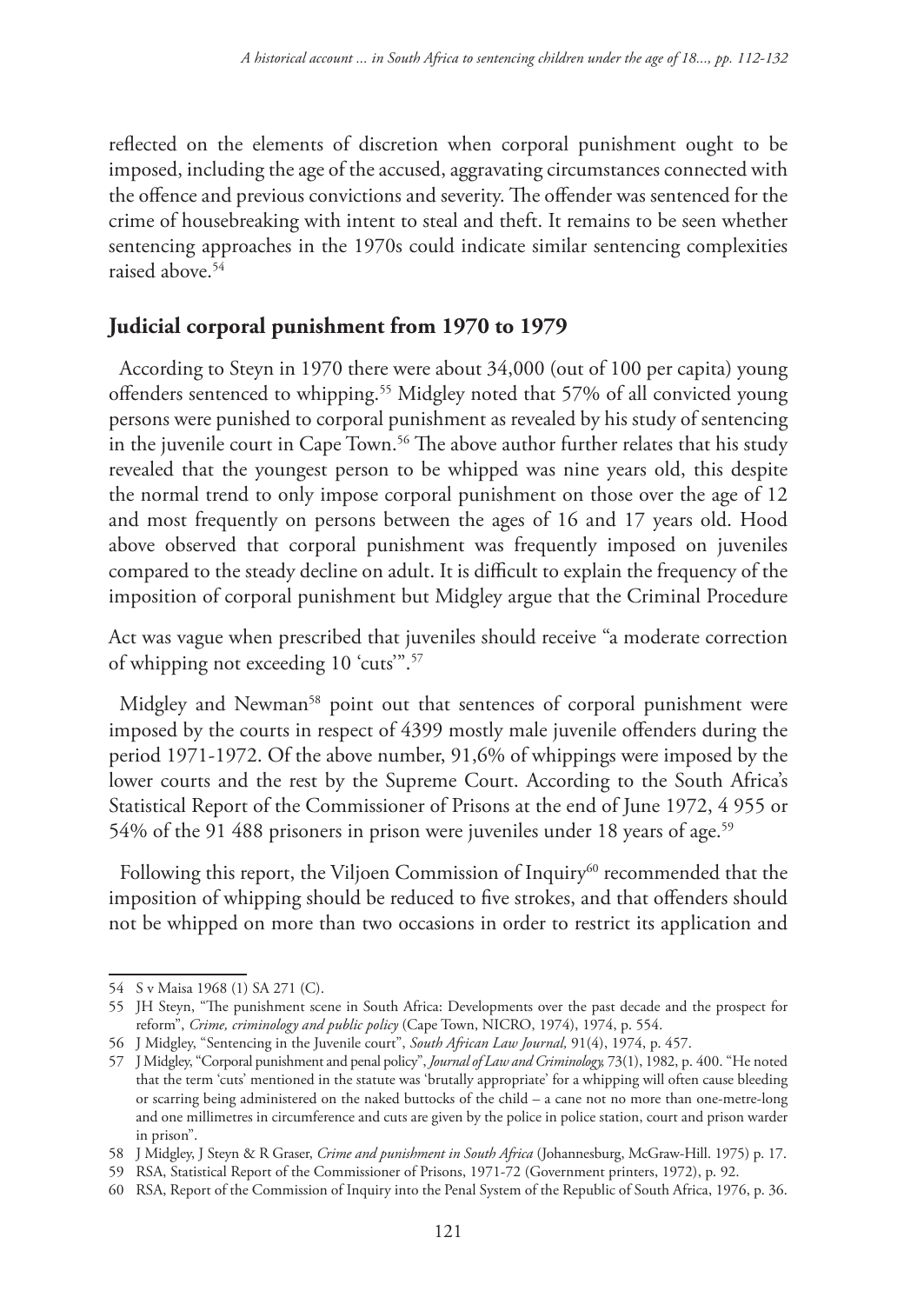achieve the Commission's goal of improving the penal system. Corporal punishment should be imposed only in respect of violent crimes or defiance of lawful authority. Subsequently, after the Commission's report was presented in parliament in January 1977, a new Criminal Procedure Act<sup>61</sup> was passed which replaced the 1955 Criminal Procedure Act.62 This Act considered some of the recommendations of the commission, although not all the commission's penal reforms were accepted by parliament. For example, the recommendation in respect of a maximum of five lashes was changed to seven. The recommendation that whipping should not be imposed on more than two occasions did not apply to juveniles. The recommendation to confine corporal punishment to serious crimes was not accepted. One notes that the legislature could only implement the Viljoen recommendation moderately rather than in toto.

In terms of the cited author above, during the 1976-1977 township schools uprising, the majority of children were whipped for participating in politically motivated activities. By 1977-1978 corporal punishment convictions reached a total number of 39  $142$  which is high (2%) out of the total of 43  $913$  cases.<sup>63</sup> These high figures appear to correspond with the implementation of legislation after the recommendations of the Viljoen Commission, as shown above. Indeed, figures can be attributed to the wide use of corporal punishment and suggest a decrease in the use of other sentencing options that do not directly inflict physical pain or punishment. Midgley agrees with this idea and states that a survey of South African juvenile courts undertaken between 1968 and 1971 revealed that courts tended to adopt approaches that were premised on excessively punitive sentences. They most frequently applied corporal punishment while other types of punishment were not frequently imposed. Both Viljoen and Lansdown Commissions of Inquiry recommended that corporal punishment be retained as a deterrent particularly for black children due to lack of alternative institutional facilities for them.<sup>64</sup>

Corporal punishment in the South African apartheid context raised perceptions of racial biasness with regard to their pattern of imposition.<sup>65</sup> But statistical patterns of disparities along racial lines were sketchy, although it is claimed that the degree to which the sentence of cuts<sup>66</sup> ('cuts' broadly refers to whipping, flogging, caning or lashes and strokes given) was applied in comparison to other forms of sentence differed between races.<sup>67</sup> For example, where whites offenders were found guilty, 16.3% were sentenced to cuts, while African child offenders was 71.6%. For

<sup>61</sup> RSA, Criminal Procedure Act, No. 51, 1977, p. 152.

<sup>62</sup> J Midgley, "Corporal punishment and penal policy", *Journal of Law and Criminology,* 73(1), 1982, p. 402.

<sup>63</sup> L Muntingh, "A criminal justice crisis, sentencing trends in South Africa", *Crime & Conflict,* 4 (Summer, Cape Town, NICRO, 1996), p. 22.

<sup>64</sup> J Midgley, *Children on trial: A study of juvenile justice...*, p. 186.

<sup>65</sup> B McKendrick & W Hoffman, *People and violence in South Africa...*, p. 80.

<sup>66</sup> J Midgley, "Corporal punishment and penal policy", *Journal of Law and Criminology,* 73(1), 1982, p. 400.

<sup>67</sup> J Midgley, "Corporal punishment and penal policy", *Journal of Law and Criminology,* 73(1), 1982, p. 397.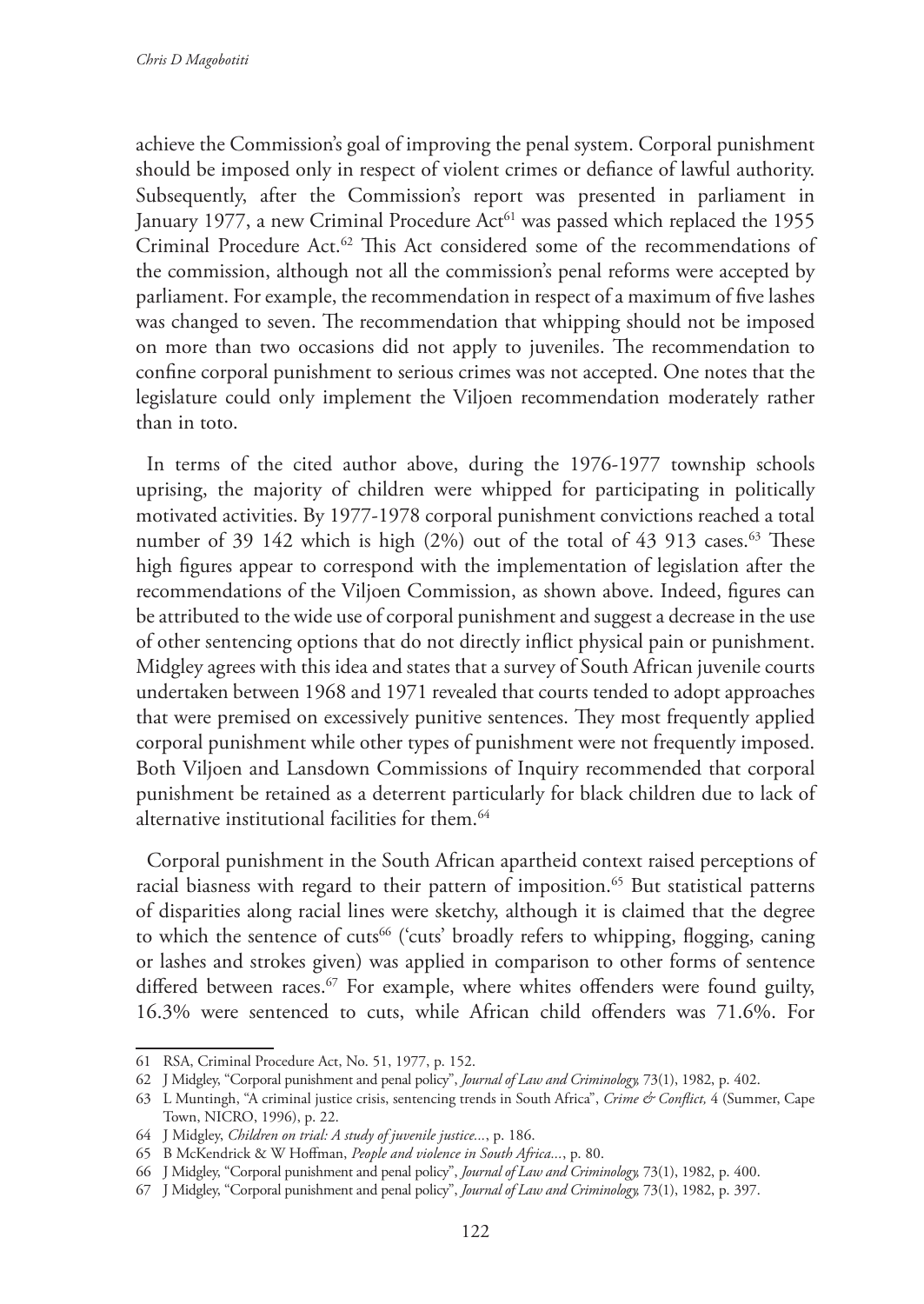Coloured juveniles the percentage sentenced to a whipping was 56.8%.<sup>68</sup>

Similar findings were concluded in a study of Umlazi in the Durban area conducted in 1980/81, namely that race was a major factor when considering whether the juvenile is likely to be whipped and how many cuts will be administered.<sup>69</sup> Midgley,<sup>70</sup> Pete and Sloth Nielsen's studies concur that a whipping sentence was more likely to be imposed on black juveniles (Africans) and Coloureds than on Asians and whites'. The Asian children involved tended to be a small number which was difficult for Midgley's study to draw final conclusion.<sup>71</sup>

Hutchinson's study found that the racial disparity were likely to be associated with the lack of suitable sentencing options available for race groups other than white juveniles.72 Hutchinson pointed to discrepancies in the lack of welfare social services which would enable the judicial officer to utilise them for sentencing, for instance in the Western Cape there were no Reformatory Schools available for African juveniles hence many of them were sentenced to whippings by the courts. This trend is not surprising given racial discriminatory laws at the time. Racial whipping disparities were also revealed by a parliamentary written reply to Mr Tony Leon by the then Minister of Justice, Mr Kobie Coetzee, when he said that: "there was an increase of 18% in the rate of corporal punishment over the previous 12 months. Of these, over 90% were black offenders". The Minister of Justice, Mr Kobie Coetzee further indicated that between 1 July 1987 and 30 June 1988, corporal punishment was administered to 26 983 blacks, 305 Indians, 13 459 Coloureds and 1186 whites.73 This further confirms the extent of the use of corporal punishment and the race factor.

Corporal punishment was imposed by the courts on 4 399 mostly male juvenile offenders during 1971-1972.74 From 1972 to 1991 38 324 persons under the age of 18 were sentenced to whipping, while in 1992, 35 745 were whipped. During the 1980's corporal punishment was increasingly seen as more inhumane and cruel and academics who have studied repetition rates have concluded that whipped offenders were more likely to be reconvicted than when other sentences were imposed.<sup>75</sup> Similarly, Scharf and Burman argued that whipping practices by the court structures might have been the reason for the levels of violence that developed in townships

<sup>68</sup> B McKendrick & W Hoffman, *People and violence in South Africa...*, p. 81.

<sup>69</sup> S Pete, "Punishment & race: The emergency of racially defined punishment in colonial Natal", *Natal University Law & Society Review,* 1(2), 99, 1984, p. 32.

<sup>70</sup> J Midgley, *Children on trial: A study of juvenile justice...*, p. 109.

<sup>71</sup> J Midgley, *Children on trial: A study of juvenile justice...*, p. 118.

<sup>72</sup> D Hutchinson, *Juvenile justice, criminal justice in South Africa* (Cape Town, Juta & Co. Ltd, 1983), p. 12.

<sup>73</sup> K Owen, "Lash of the whip in our jails", *The Star,* 23 September 1990, p. 16.

<sup>74</sup> J Midgley, J Steyn & R Graser, *Crime and penal statistics in South Africa: Crime and punishment in South Africa* (Johannesburg, McGraw-Hill, 1975), p. 17.

<sup>75</sup> D van Zyl Smit & R Offen, "Corporal punishment", *South African Crime and Criminology*, 1984, p. 14.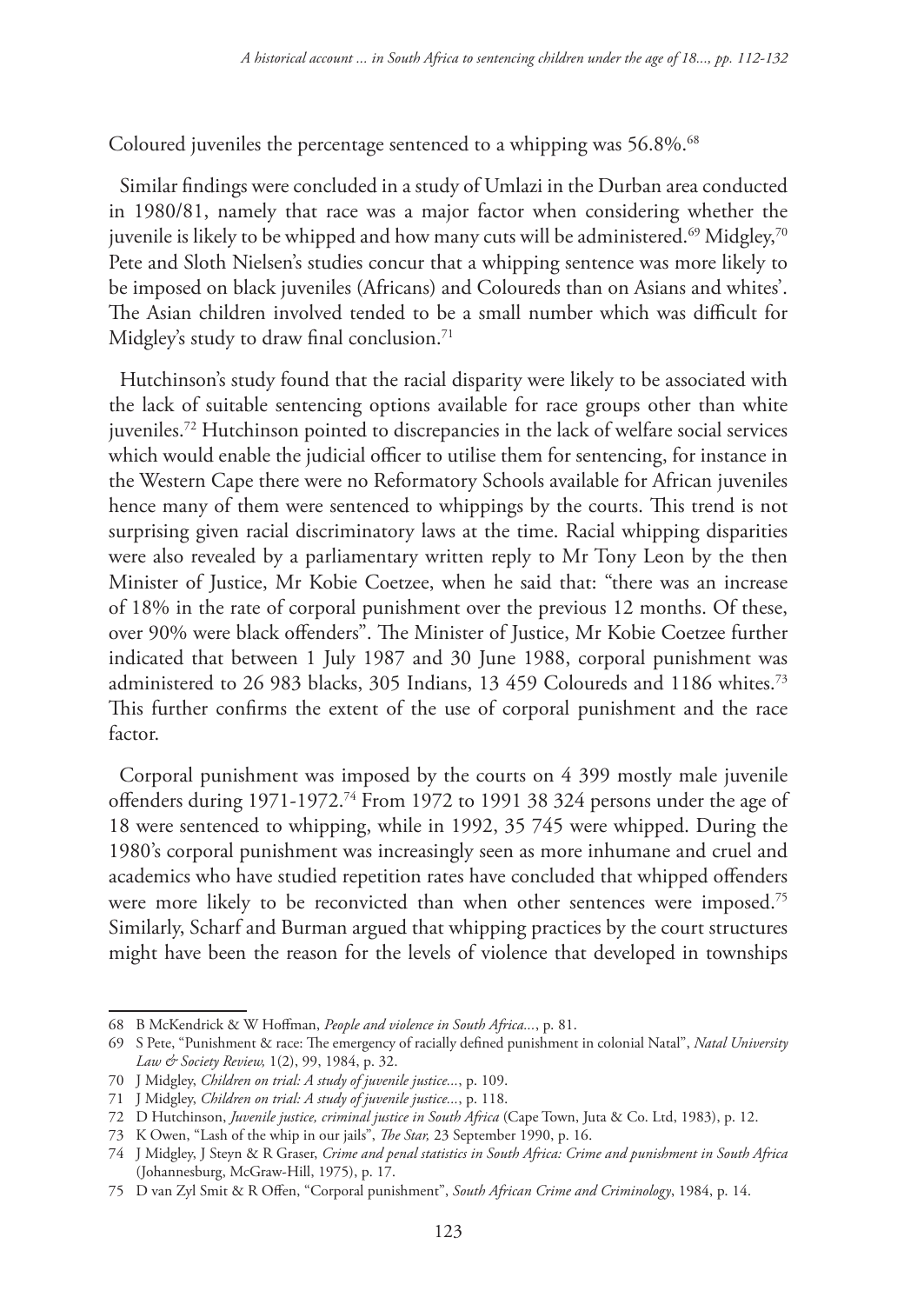during unrest in 1985 and 1986.76 It remains to be seen in the section to follow if sentences other than corporal punishment will be overwhelmingly perceived as a deterrent.

## **Sentences other than corporal punishment**

From the 1950's until the 1980's, imprisonment was widely used as an alternative to corporal punishment by South African courts, without considering other sentencing options as prescribed by the statutes such as caution and discharge, suspended or postponed sentence, probationary supervision, committal to a reform school and fines.77 With respect to the age factor, there were only 5% of 16-to-17-year-old offenders who were sentenced to imprisonment. No person under the age of 16 years was imprisoned and only two women offenders were sentenced to imprisonment. Midgley asserted that many of those sentenced to imprisonment were convicted of crimes against the person rather than crimes against property. He goes on to say that the presence of previous convictions and the degree of gravity of the offence were strongly associated with the imposition of prison sentences. This lead to accused under 18 years of age and under the same circumstances to have been committed to reform schools, but in both situations the sentence would have a custodial purpose. It appears from the empirical trends that the gravity of the offence and criminal record of the accused tended to override the age factor in juvenile cases.

Midgley notes that the serious crimes of murder and rape were not tried in juvenile courts but rather in the Higher Court for the purpose of imposing custodial sentences, while committal to reform schools was designed for those children convicted of serious crimes. This practice exists even now hence perception still exists that children are tried and sentenced as adults thereby crime seriousness 'override the matter of jurisdiction'.78 The previous conviction factor and the gravity of the crime seem to have been the major deciding factors for a sentence to reform schools. The majority of convicted persons committed to reform schools were 15 years of age, while less than 21% of such persons had two previous convictions and 50% had three previous convictions.

The sentence of probationary supervision was seldom imposed with regard to young offenders due to lack of the welfare elements in the philosophy of the juvenile justice.<sup>79</sup> Section  $342(1)$  of the Criminal Procedure Act, states that:<sup>80</sup> "any court in which a person under the age of eighteen years is convicted of any offence may,

<sup>76</sup> W Scharf & S Burman, "Informal justice & people's courts in the changing South Africa", *Unpublished Report,* 1989, p. 8.

<sup>77</sup> J Midgley, Sentencing in the Juvenile court, *South African Law Journal,* 91(4), 1974, p. 460.

<sup>78</sup> RSA, Section 51(1), 51(2), 51(6), 51(5)(b) and 53A (b), Criminal Law Amendment Act, No. 105, 1997 as amended by section 1 of the Criminal Law (Sentencing) Amendment Act No. 38, 2007, pp. 3-6.

<sup>79</sup> J Midgley, *Children on trial: A study of juvenile justice...*, p. 106.

<sup>80</sup> RSA, Criminal Procedure Act, No. 56, 1955, p. 37.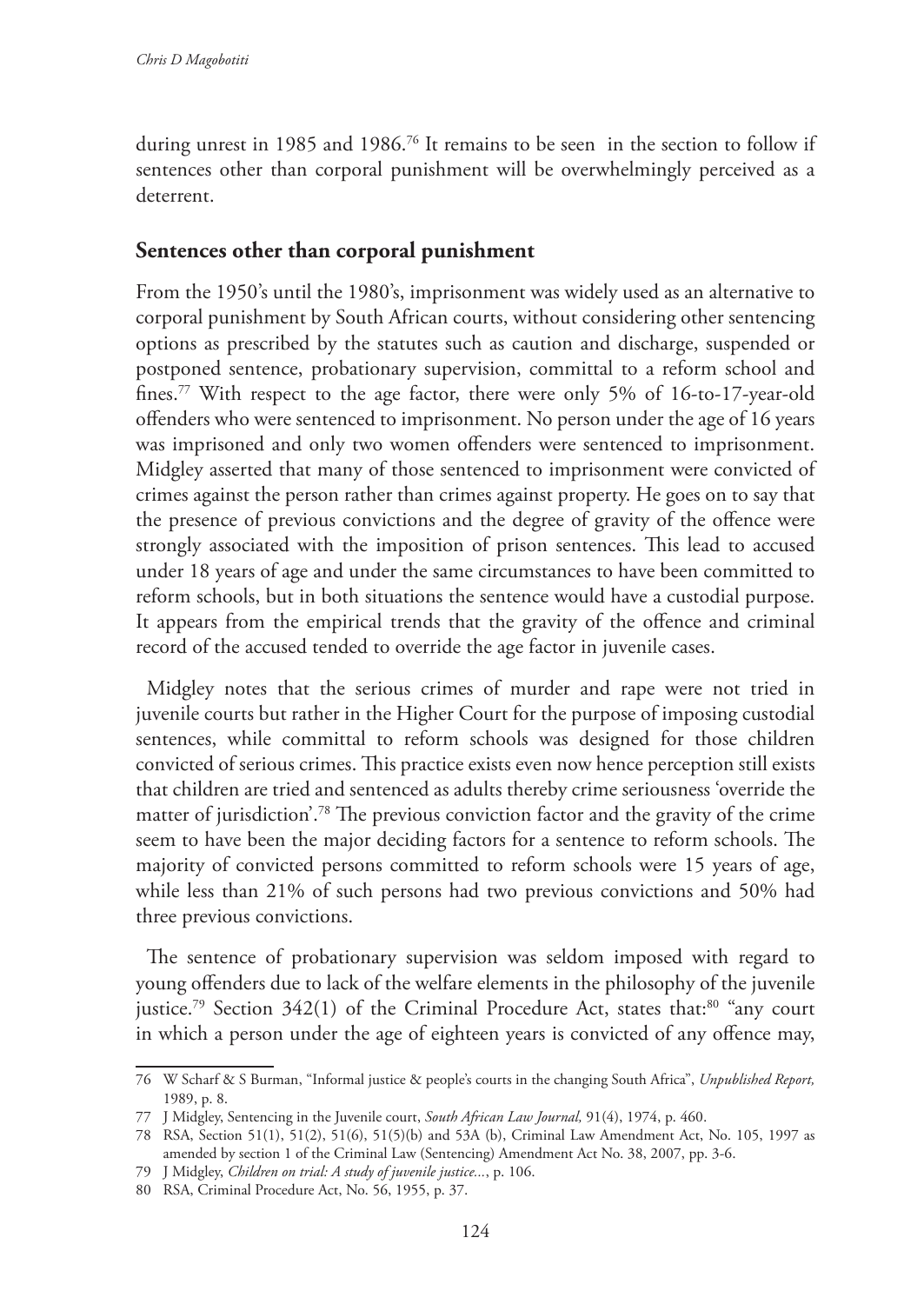instead of imposing any punishment on him for that offence, order that he be placed under the supervision of the probation officer". During this period approximately five convicted child offenders were placed under the supervision of a probation officer. Most of these child offenders were convicted of property crimes. Those convicted were younger than 15 years of age; two had no previous conviction and three had one previous conviction each.81 There are some from these statistics that can help uncover the entire reasoning of the sentencers.

Midgley cited above states that fines were imposed on 6% of persons convicted in terms of the jurisdiction of the juvenile court. By contrast, fines tended to be more frequently imposed on older offenders than on younger offenders. The gender pattern shows that women were more often fined than their male counterparts. Fines were most frequently meted out to first offenders. The penalty of a fine was seldom imposed on property offenders or those convicted of crimes against the person. Midgley,<sup>82</sup> Pete,<sup>83</sup> Hutchinson,<sup>84</sup> and Sloth Nielsen<sup>85</sup> quoted above also claim that there was a perception of class bias in the use of fine sentence with an option to imprisonment. This manifested indirectly as upper classes' children could afford fines and escape imprisonment while the working class children could not afford fine, consequently fall into sentence of imprisonment. The economic divide is not surprising in a class society such as South Africa.

As described by section 352(1)(a) and (b) of Act 56 of 1955, suspended and postponed sentences were meant to reinforce a degree of restraint on the offender's conduct subsequent to conviction, through the prescription of some condition of acceptable behaviour for the period for which the sentence was suspended or postponed. A minority of child offenders received a lesser sentence of this nature. Only 10% of convicted boys received postponed sentences compared to 60% of convicted girls. On the whole, few suspended sentences were imposed. This picture could be attributed to the use of corporal punishment for boys and the courts use of suspended and postponed sentences for girls and boys perceived criminal behaviour to warrant "harsh punishment".<sup>86</sup>

Midgley further observes that judicial sentencing approaches reflect less frequent use of caution or reprimand as the accused's age increases, in the case of the Cape Town juvenile court at the time. While 8% of those convicted were cautioned, of these 23% were very young offenders.87

<sup>81</sup> J Midgley, "Sentencing in the Juvenile court", *South African Law Journal,* 1974, p. 458.

<sup>82</sup> J Midgley, "Sentencing in the Juvenile court", *South African Law Journal,* 1974, p. 459.

<sup>83</sup> S Pete, "Punishment & race: The emergency of racially defined punishment in colonial Natal", 1984, p. 33.

<sup>84</sup> D Hutchinson, *Juvenile justice, criminal justice in South Africa*, 1983, p. 13.

<sup>85</sup> B McKendrick & W Hoffman, *People and violence in South Africa...,* p. 85.

<sup>86</sup> J Midgley, "Sentencing in the Juvenile court", *South African Law Journal,* 1974, p. 457.

<sup>87</sup> J Midgley, "Sentencing in the Juvenile court", *South African Law Journal,* 1974, p. 458.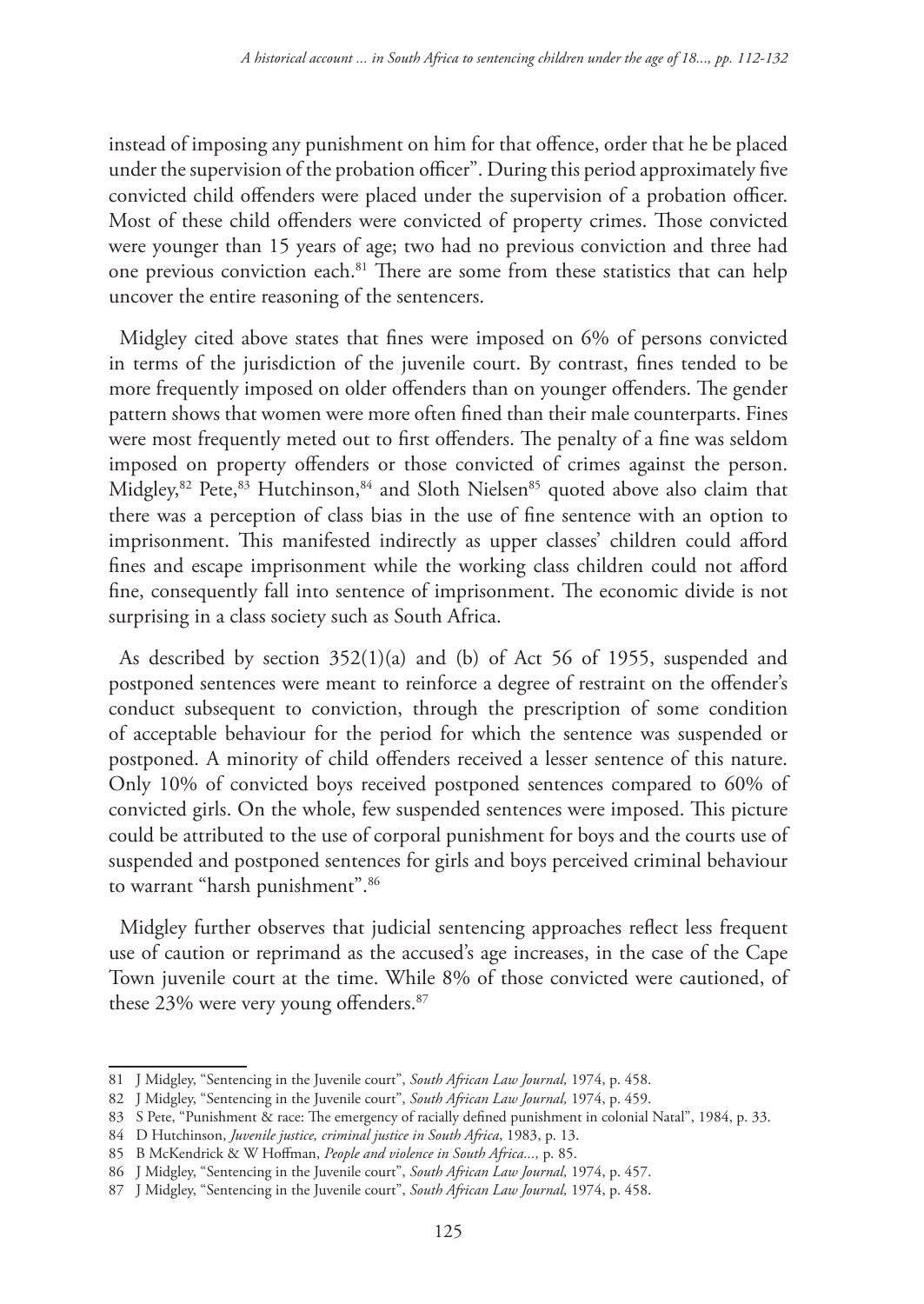Younger offenders, particularly those under the age of 12, were mostly given conditional sentences or transferred to the children's court, although a certain number were dealt with punitively by the courts.<sup>88</sup> It is pointed out that of 35 social inquiry reports presented to the juvenile court, there was only one recommendation to the magistrate that the child be transferred to the children's court. Pre-sentence reports tend to show patterns of rigidity in the majority of cases rather than an individualized approach.

By 1977-1978 the number of young offenders who were cautioned was 12 996.89 In 1987-1988 this number was 10 576, in 1988-1989 it was 8 975, in 1991-1992 it was 7 679, in 1992-1993 it was 7 331 and in 1993-1994 it was 6 696. The number of suspended sentences for 1977-1978 was 46 848, for 1987-1988 it was 48 578, by 1992-1993 it was 64 799 and in 1993-1994 it was 64 898. The number of fines imposed were 26 134 in 1977-1978, it was 31 192 in 1987-1988 and in 1993- 1994 only 24 761 convicted persons received this punishment. As shown by the figures patterns of the use of fines show a consistent decrease over the years, while patterns of the application of suspended sentence have shown a consistent increase. The imposition of caution has shown a consistent drop in numbers over the years. These trends and shifts probably reflect the application of non-custodial sentences at various times and convictions with regard to the nature of crimes.

The 1980's saw an unprecedented resurgence of political protest, mostly led by the youth, against repressive state measures, with rapid participation in mob or crowd killings in the townships of those associated with state agencies.<sup>90</sup> By this time South African sentencing was characterised by wide judicial sentencing discretion with few rights for child offenders.<sup>91</sup> Skelton suggests that, similarly to the 1970s, during the period 1984 to 1988 judicial officers applied the doctrine of common purpose widely for conviction of crowd-related murder in township violence. For example, certain non-custodial sentences and short-term imprisonment approaches were not equally explored by judicial officers, who instead adopted a one-sided approach other than a balanced one.<sup>92</sup>

Muntingh opines that the trend since 1977-1978, 1987-1988 to 1993-1994 is that sentencing figures in 1977-1978 was 337 635 which was more than the numbers of sentenced persons in 1993-1994 which was 318 068 and this represent a difference of

<sup>88</sup> J Midgley, *Children on trial: A study of juvenile justice...*, p. 121

<sup>89</sup> L Muntingh, "A criminal justice crisis, sentencing trends in South Africa", *Crime & Conflict,* 4 (Summer, Cape Town, NICRO, 1996), p. 22.

<sup>90</sup> D Hansson & D van Zyl Smit, *Towards justice? Crime and state control in South Africa, 1990* (Cape Town, Oxford University Press, 1990), p. 239.

<sup>91</sup> CJ Davel, *Children's rights in a transitional society*, 1(Pretoria, Protea Book House, 1999), p. 105.

<sup>92</sup> CJ Davel, *Children's rights in a transitional society*, 1, p. 107.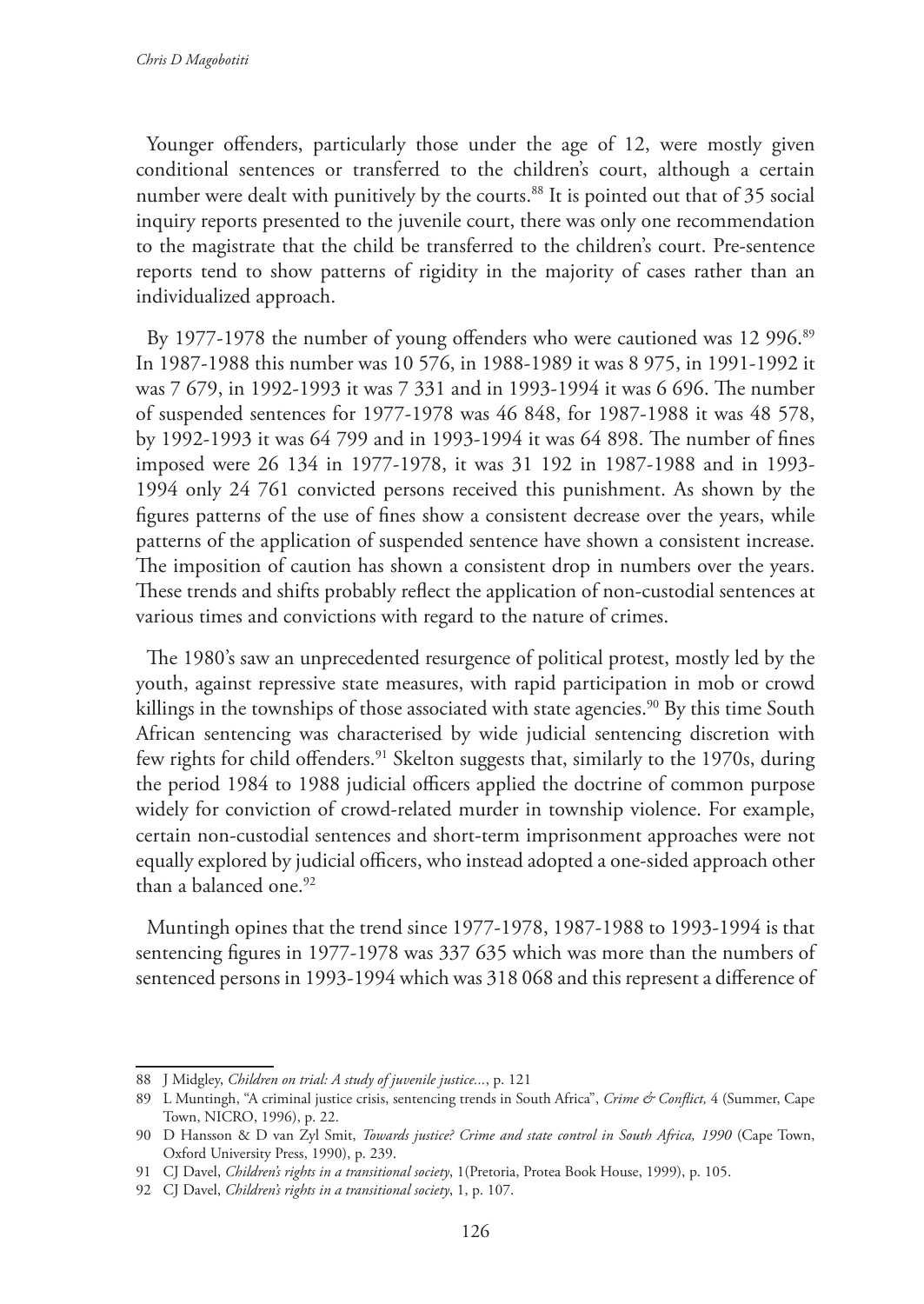19 567 cases.93 These figures for 1993-1994 also represent a decrease of 5.4% from the previous year. Muntingh also revealed that imprisonment without the option of a fine that is not suspended was high in 1978-1979 in the level of 22% (79 537) but decreased to the level of 15% (57 760) in 1988-1989. These sentencing figures broadly suggest a steady decline in prison related sentences, although there was a perception that prisons are overcrowded and this perception existed up until the adoption of the Constitution.

## **Constitutionality of corporal punishment in South African sentencing**

In S v Williams *et al*<sup>94</sup> the Constitutional Court found corporal punishment to be unconstitutional on 9 June 1995. The argument behind the judgment interpretation was that corporal punishment violates sections 10,  $12(1)(d)(e)$  and  $28(1)(g)(2)$  of the Constitution, of which the latter is part of children's rights.<sup>95</sup> In this case, the Constitutional Court reasoned that, in accordance with subsection 12(1)(e), judicial corporal punishment infringes on everyone's right not to be treated or punished in a cruel, inhuman or degrading manner. Terblanche observes that the use of corporal punishment as a sentence has been the only one for juveniles declared unconstitutional by the Constitutional Court in its early opening work since the opening by former President Nelson Mandela on 14 February 1995.<sup>96</sup>

The post-1996 period presented South African sentencing with new challenges premised on notions of rights and constitutionality, which constituted a departure from previous years. During this period, serious crimes, particularly by young persons, tended to be on the increase, and the Bill of Rights brought major shifts in the sentencing regime.<sup>97</sup>

# **Sentencing approaches after the adoption of the Constitution and the Child Justice Act**

Van Zyl Smit notes that the transitional developments from 1990 until the adoption of the 1996 Constitution represent a turning point in South African criminal law, when rights-based sentencing, proportionality, legality, fairness, equality and constitutionality of sentences received wider attention.<sup>98</sup> Developments in the child justice legislation show major shifts in the evolution of juvenile justice. Such developments involve attempt to integrate elements of welfare, child rights and less

<sup>93</sup> L Muntingh, "A criminal justice crisis, sentencing trends in South Africa", *Crime & Conflict,* 4 (Summer, Cape Town, NICRO, 1996), p. 22.

<sup>94</sup> S v Williams *et. al.*, 1995 (3) SA 632 (CC).

<sup>95</sup> RSA, The Constitution of the Republic of South Africa, Act 108, 1996.

<sup>96</sup> SS Terblanche, "Twenty years of constitutional court judgments: What lessons are there about sentencing?", *Potchefstroom Electronic Law* (20), 2017, p. 2.

<sup>97</sup> CJ Davel, *Children's rights in a transitional society*, p. 98.

<sup>98</sup> D van Zyl Smit, *Sentencing and punishment, constitutional law of South Africa*, p. 21.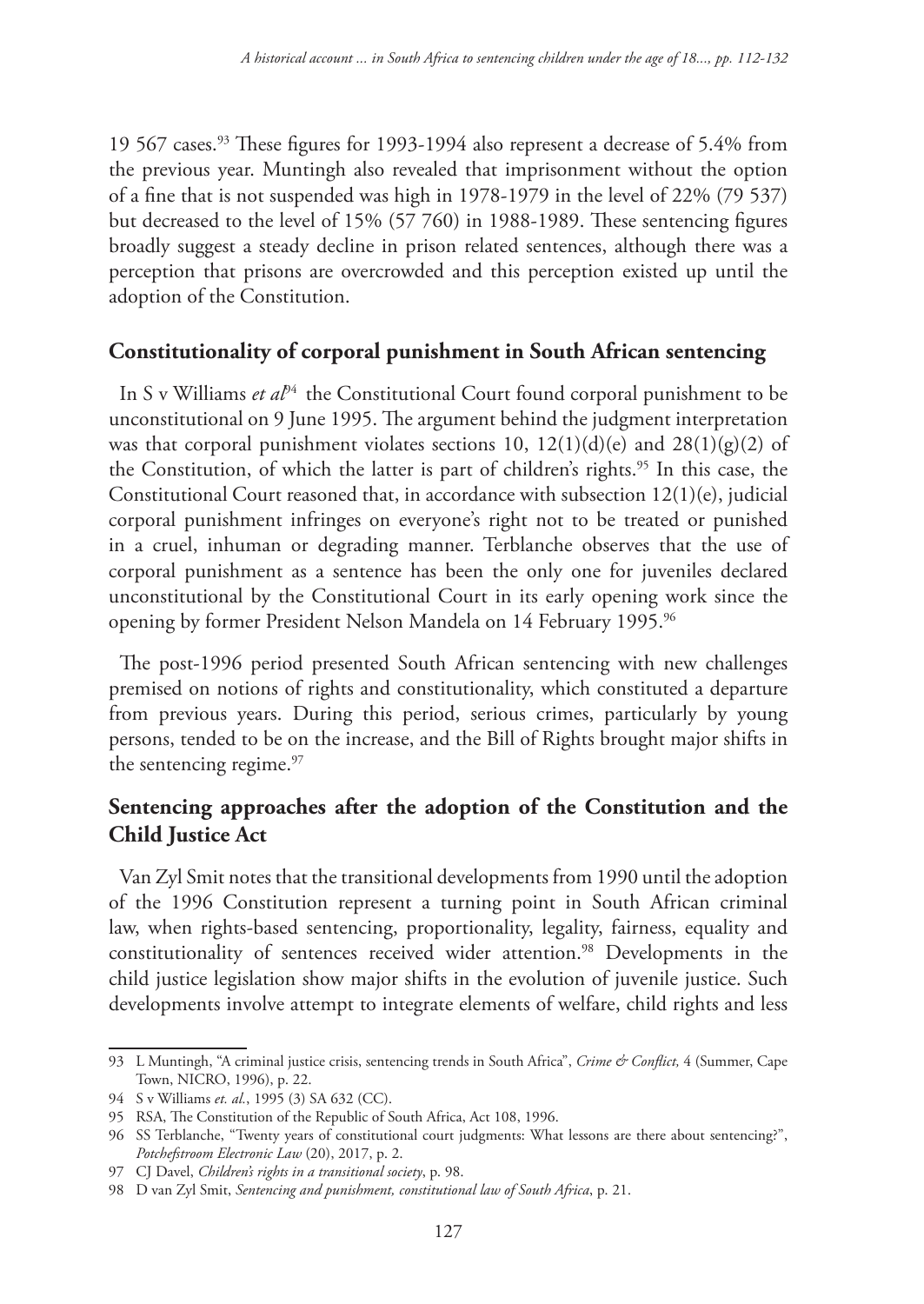punitive measure in the child justice system

In 2008, Parliament passed the Child Justice Act,<sup>99</sup> It represented progress from the stagnation and divide between different lobby groups and Members of Parliament within the Portfolio Committee on Justice and Constitutional Development on either entrenching restorative (non-punitive) and retributive paradigm during the legislation making process.<sup>100</sup> The Child Justice Act entrenched section  $28(1)(g)(2)$ of the Constitution which provides that 'every child has the right not to be detained except as a measure of last resort and when imprisonment is imposed as a last resort, should be for the shortest appropriate term, it further emphasise that a "child's best interests are of paramount importance".101 As such, child justice legislation recognised the entrenched rights in the Constitution and the International Instruments which provide protection for the interests of accused children.

Prior to the enactment of the Child Justice Act, the court inter-alia, relied mostly on section  $28(1)(g)(2)$  of the Constitution regarding sentencing of children. The principle of last resort and the best interest of the child as entrenched in section  $28(1)(g)(2)$  finds expression in the Child Justice Act.<sup>102</sup> This principle is also used in sentencing.103 This principle was applied in Centre for Child Law v Minister of Justice,104 whereby the Constitutional Court considered whether children aged 16 and 17 years should be subjected to minimum sentence legislation. Cameron children's crimes should be judged with less culpability compared with their adult counterpart. The Judge referred to youthfulness and future possibilities as suggesting elements requiring a forward looking approach as part of utilitarian sentencing theories proposing, more specifically, rehabilitation.<sup>105</sup> The sought amended section 51(6) of the Criminal Law (Sentencing) Amendment Act 38 of 2007 was declared unconstitutional in the Centre for Child Law v Minister of Justice. The Court's remedy in order the minimum sentence not to be applicable to offenders under the age of 18 was to set the maximum penalty for children at 25 years rather than life sentence. The above case endorsed the principle that children should be treated different from adults as prescribed in section 28(g)(i) of the Constitution.

<sup>99</sup> RSA, Child Justice Act, No. 75, 2008 (Pretoria Government Printers), p. 1*.* This Act came into effect on 1 April 2010.

<sup>100</sup> CJ Davel, *Children's rights in a transitional society*, pp. 102-104.

<sup>101</sup> CJ Davel, *Children's rights in a transitional society*, p. 104.

<sup>102</sup> RSA, Child Justice Act, No. 75, 2008, p. 92. Section 69(1) provide a list of factors mitigating against imprisonment as a sentence and desirability of keeping the child out of prison.

<sup>103</sup> J Sloth-Nielsen, "Deprivation of children's liberty 'as a last resort' and 'for the shortest period of Time' how far have we come ? And can we do better?", *South African Journal of Criminal justice*, 26(3), 2013, p. 328.

<sup>104</sup> Centre for Child Law v Minister of Justice and Constitutional development 2009 (2) SACR 477 (CC)*.*

<sup>105</sup> CD Magobotiti, "An assessment of life sentence without parole for people convicted of killing the police officers on duty in South Africa", *Journal for Juridical Science,* 42(1), 2017, p. 68.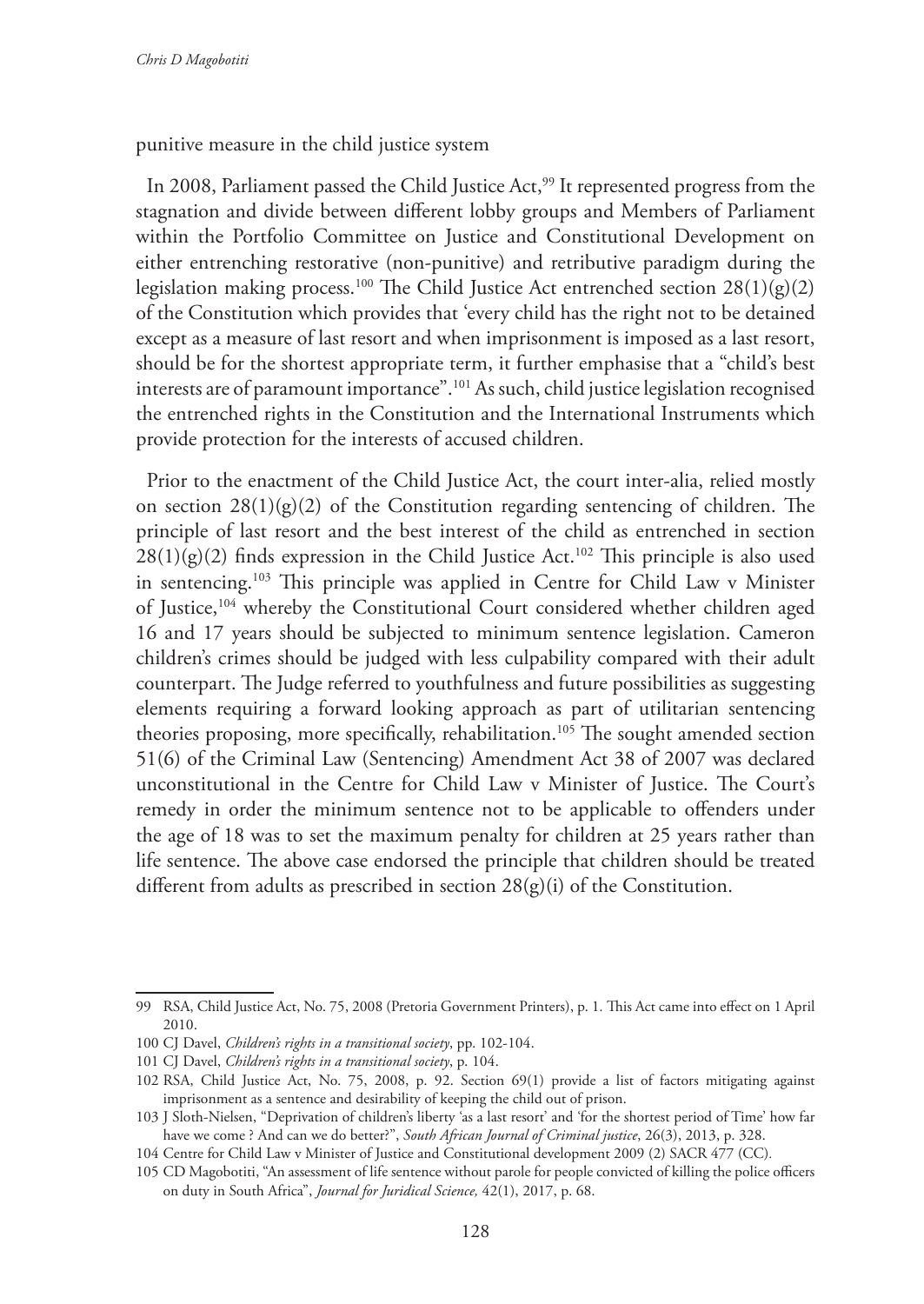Similarly, in Brandt<sup>106</sup> the Supreme Court of Appeal held that child offenders had to be treated differently compared to adult offenders because they have a greater chance of being rehabilitated. The Supreme Court of Appeal emphasised that, when sentencing child offenders, the following principles should be considered from the start: The "last resort", "shortest appropriate period of time of imprisonment" "the best interests standard" rather than minimum sentence approach.

Another recent case is that of Mpofu versus The Minister of Justice and Constitutional Development and Others<sup>107</sup> as argued by Skelton the age factor is in issue, thereby the majority decision of the Constitutional Court dismissed his appeal against his sentence of imprisonment for life because he could not prove that he was below the age of 18 years at the time of the commission of the crime.<sup>108</sup> Mpofu had killed a person in the commission of robbery and had a prior conviction for robbery. According to Skelton, the judgment as a whole is relevant to the Child Act, regarding how child justice courts should consider the appropriate sentence for serious crime and the relevant age should be the age of commission of the crime. On the contrary, section  $77(1)(a)$  of the Child Justice Act,<sup>109</sup> provides that a court may not impose a sentence of imprisonment on a child who is under the age of 14 years at the "time of being sentenced". This is different from the Mpofu judgment which refers to the "time of the commission of the offence".<sup>110</sup> Skelton believe that Mpofu judgment is relevant should this section come under judicial scrutiny in the future. The Constitutional Court confirmed the importance of the age factor as the departure point when sentencing child offenders and the fact that the age at which the offence was committed is the relevant age for sentencing.<sup>111</sup>

Similarly, with the earlier cases, Table 1 below illustrates the relevance of the age factor of the sentenced children for the period January 1995 to February 2011 and for the year 2010 which is calculated separately. According to Muntingh and Ballard, the average age profile has remained the same during the period under review.<sup>112</sup> Table 1 also shows that children aged 16 and 17 years represents significant numbers compared to the rest of categories. This picture seems to be compatible with the judicial decisions as discussed above, namely the attempt to imprison child offenders as the last resort. There is a substantial increase on the 14 year olds from 1.7 in

<sup>106</sup> Brandt v S 2005 (2) SA 1 (SCA).

<sup>107</sup> Mpofu v The Minister of Justice and Constitutional Development and Others CCT 124/11 2013 ZACC 15

<sup>108</sup> A Skelton, "Sentencing of child offenders in serious cases", Article 40, The dynamics of youth justice & the convention on the rights of the child in South Africa, 15(1), 2013, p. 2. In Mpofu case the Centre for Child Law entered as amicus curiae.

<sup>109</sup> RSA, Child Justice Act, No. 75, 2008, p. 100.

<sup>110</sup> A Skelton, "Sentencing of child offenders in serious cases", Article 40, The dynamics of youth justice & the Convention on the Rights of the Child in South Africa 15(1), 2013, p. 2.

<sup>111</sup> A Skelton, "Sentencing of child offenders...", Article 40, The dynamics of youth justice & the Convention on the Rights of the Child in South Africa 15(1), 2013, p. 5.

<sup>112</sup> L Muntingh & C Ballard, Report on children in prison in South Africa. University of the Western Cape Community Law Centre, 2012, p. 15.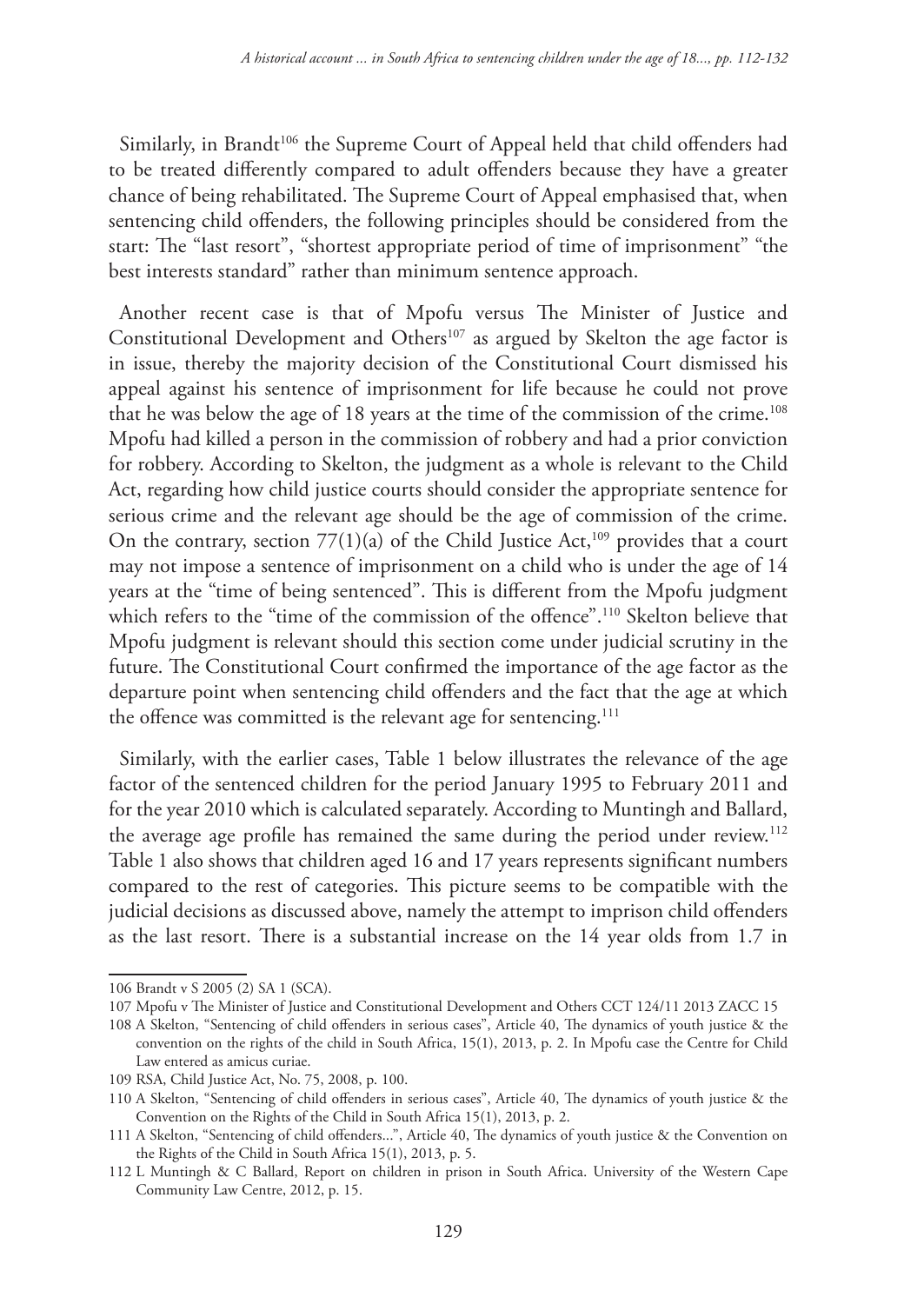1995 to 2011 to 1.9 in 2010 probably the increase represents an increase in the commission of serious crimes.

| Age             | 7-13 years $\vert$ | 14 years           | 15 years | 16 years | 17 years |
|-----------------|--------------------|--------------------|----------|----------|----------|
| $ 1995 - 2011 $ | 0.4                | $\pm \cdot \prime$ | 8.0      | 26.4     | 63.5     |
| 2010            | 0.1                | . റ<br>⊥.,         | 8.3      | 25.4     | 64.4     |

**Table 1: Sentenced children under the age of 18**

Source: L Muntingh & C Ballard, Report on children in prison in South Africa for the period January 1995 to February 2011 and for the year 2010, 2012, p. 15.

In 2016-2017 financial year the Annual Report<sup>113</sup> of the Department of Correctional Services, reported that the average number of sentenced female children under the age of 18 is 1 while it is 147 for males. This represents a big gender difference and involvement in crime.

Image 1 shows a number of children in prison for the period January 1995 to February 2011. A sharp decline is evident in post 2003 to 2011. This is not surprising judging by the reported levels of conviction during the same period under review, although juvenile crime has become more violent with longer sentences compared to the pre-1994.114

Image 1: Total number of children in prison



#### Total number of children in prison

Source: L Muntingh, & C Ballard, Report on children in prison in South Africa, 2012, p. 12.

<sup>113</sup> RSA, Department of Correctional Services, Annual Report (Pretoria, Government Printers, 2016/2017 financial year, Vote 18), p. 26.

<sup>114</sup> L Muntingh, "A criminal justice crisis, sentencing trends in South Africa", *Crime & Conflict,* 4 (Summer, Cape Town, NICRO, 1996), p. 22.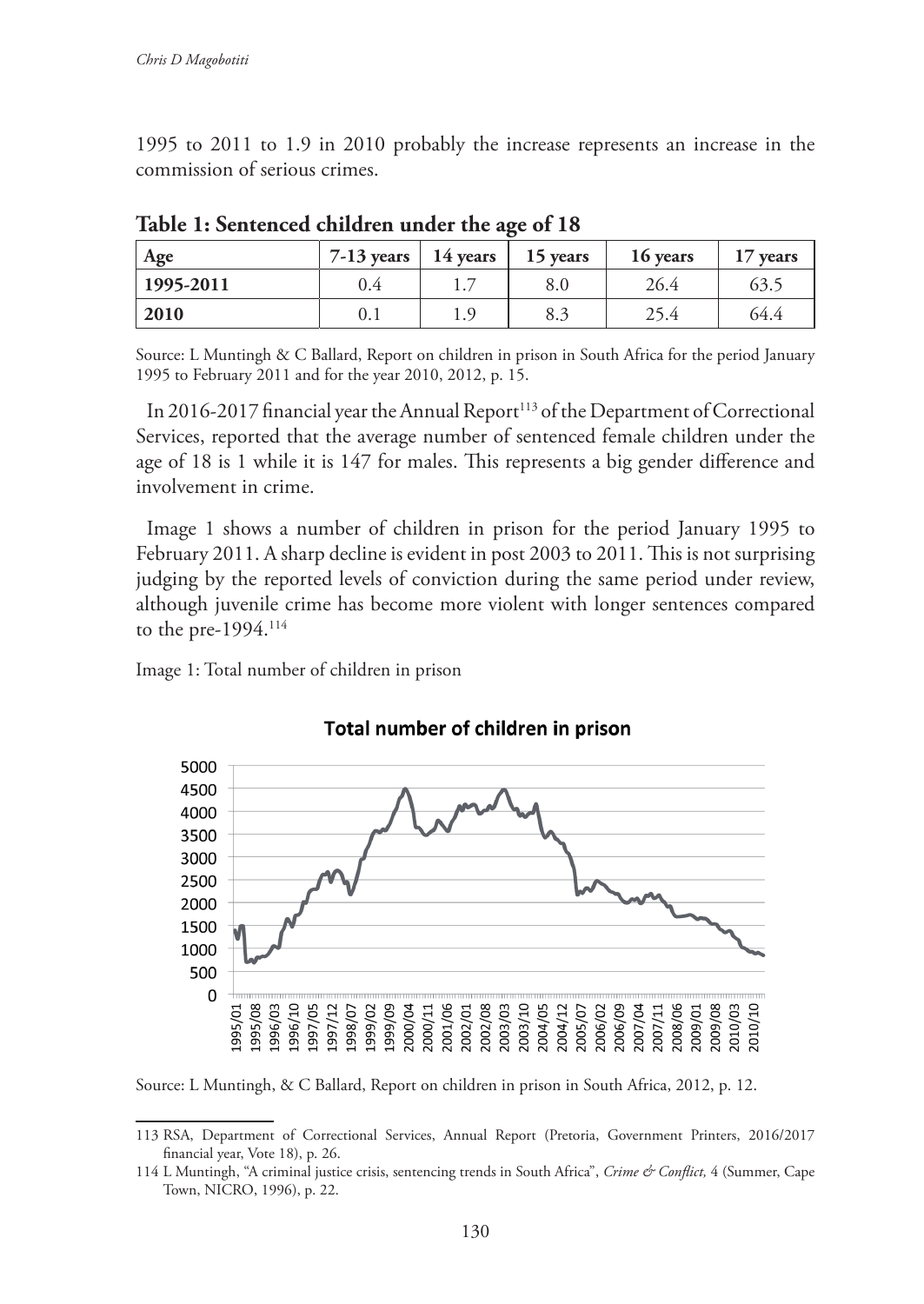### **Conclusion**

More than 60 years of historical sentencing patterns have shown some intense moments characterised by the judicial pursuit to discharge appropriate sentencing decisions in accordance with the history, conditions and penal laws of the time. In this article, sentencing empirical studies and statistics have revealed subtle differences in criminal courts decisions during different historical moments, and the age factor, best interests of the child, crime seriousness and sentence severity have become matters of concern and theorising. Perceived differences on race, class and gender and an emphasis on crime seriousness and prior record in sentencing decision making are revealed in the article during the pre-1994 period.

In the 1950s and 1960s there was political shifts, changes in international penal jurisprudence and the local legislative changes which influenced the levels of crime and judicial sentencing practices. This is suggested by the increase in figures for the imposition of corporal, imprisonment and non-custodial sentences.

In the late 1980s, corporal punishment was increasingly criticised by the academics, student movements, political activists and public interests lawyers, and there was increased international pressure on South Africa's human rights violations and the fact that it seem to lack a deterrent effect and was inhuman or degrading as portrayed by the case law particularly the Supreme Court of Appeal judgments. Discerning judgments were pronounced in this court even before the 1970s. This suggests that sentencing courts do read the signs of the times, regardless of personal views or penal philosophy and complied.

During post 1994 period sentencing decisions and legislation process suggested an attempt to strike a balance in accordance with the Constitution and the discourse seemed to favour the politics of the centre. This commitment even prevailed before the official abolishment of corporal punishment in 1995. For example, there were certain moments in history, 1989-1992 whereby dramatic changes took place in sentencing practices for juveniles, namely that, without any legislative intervention, whippings, normally the most common sentencing choice, disappeared. There was a child-saving momentum within the community of children's rights practitioners and academics gravitating towards restorative justice and diversion for trivial crimes, although this was not the case for serious crimes. Community punishments or diversions were not explored enough in this article due to its focus on serious crime.

Both Image 1 and Table 1 statistics on sentenced children from 1995 to 2011 have shown that there is a noticeable beginning to charting a way towards a restorative approach for both trivial and serious crimes committed by children. This could be associated with the impact of Child Justice Act and section  $28(g)(2)$  of the constitution which prescribe that children should be detained as a last resort